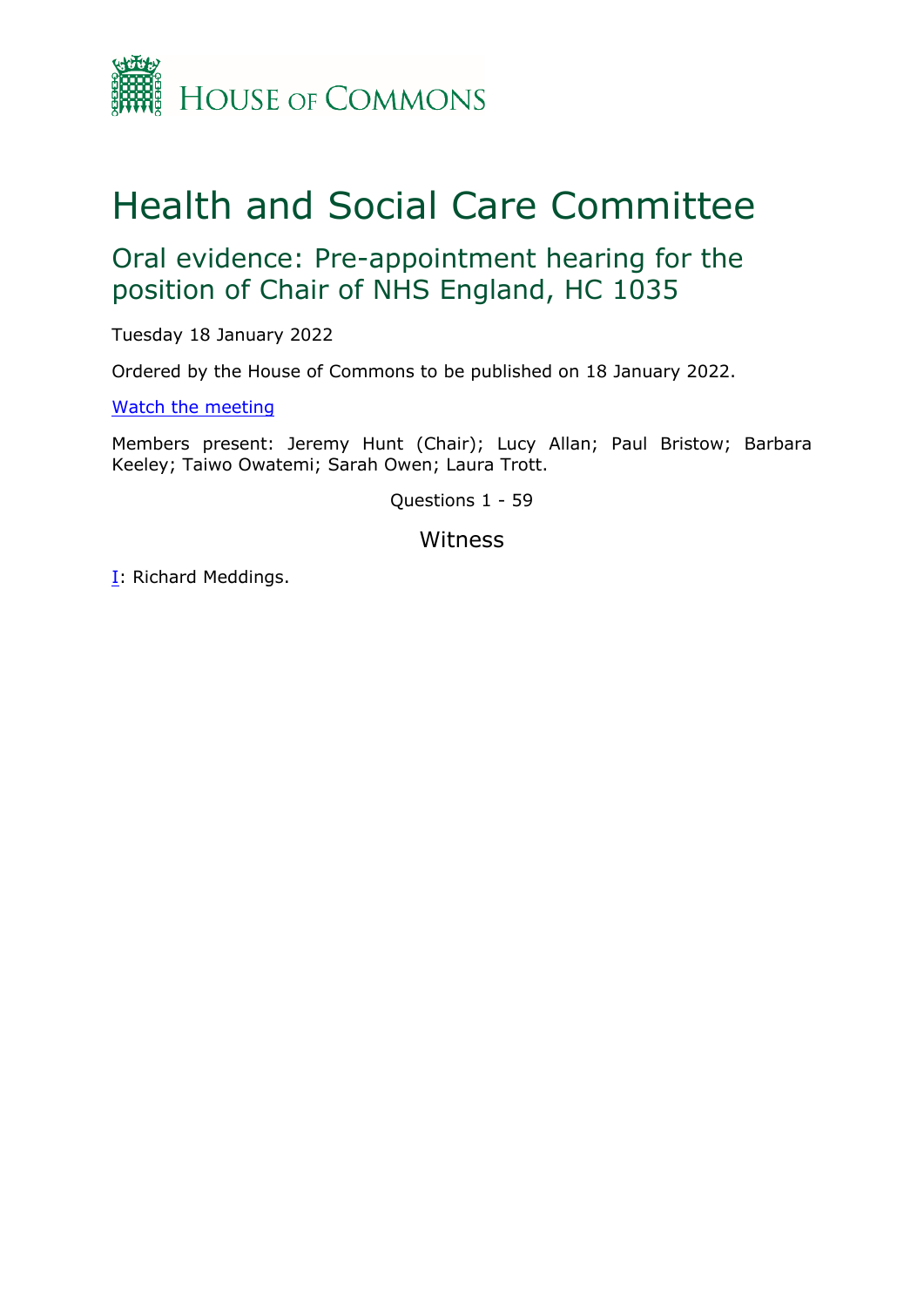

### <span id="page-1-0"></span>Examination of witness

Witness: Richard Meddings.

Q1 **Chair:** Good morning. Welcome to this pre-appointment hearing with the Government's preferred candidate for the position of chair of NHS England, Richard Meddings. Mr Meddings, welcome. Thank you for joining us and for your time.

I will start with a very general question. Why do you want to do this role? What makes you think that you are a suitable candidate?

*Richard Meddings:* Thank you. I should probably have expected that as an opening question. First, I am delighted to be here to subject myself to the scrutiny of this Committee. It is a really important part of the process. I look forward to the questions and the challenge.

I felt a mixture of being honoured and somewhat humbled to be nominated to this role. I also felt somewhat daunted by it. I have a clear commitment to public service and, like all of us in the room, a desire to make a difference. It probably comes from my family and school background. Members of my family work predominantly in public service. There is a serious job to be done, but I do not underestimate the complexity of it and the level of challenge. In my written submission to you, I tried to think of the best phrase to use. I said that I think that the health service today faces probably the most severe test in its history. That is something to be very thoughtful about.

The NHS is distinctive to the UK. It is an industry, but it is an institution of which we should be massively proud. How a society looks after its population, and in particular the health of its population, marks the quality and fairness of that society. The health service is a clear leading light with regard to that. Delivering health accessible to all, free at the point of delivery, is absolutely core and critical.

I use the health service. My family use the health service. Forgive me if this is slightly mawkish, but my younger sister passed away two years ago after a long illness. I saw very personally how the health service looked after her. My mother passed away just over a year before my younger sister died. The situation was the same—a long illness, and the health service looked after her. My twin brother has just retired as an NHS surgeon, mainly in NHS Scotland, but also, for many years, in NHS England. As twin brothers, he and I have talked a lot over his nearly 40 years in the NHS about working there. My daughter is now a fourth-year medical student. Again, there is commitment to the health service. As I said, I use the service.

Last week I had the privilege of going out on an ambulance shift. I am in London. I went out from 3 pm to 3 am. It actually went slightly longer than that. I saw at first hand what the health service provides to people in our society. It was eye-opening in many ways. I had an expectation of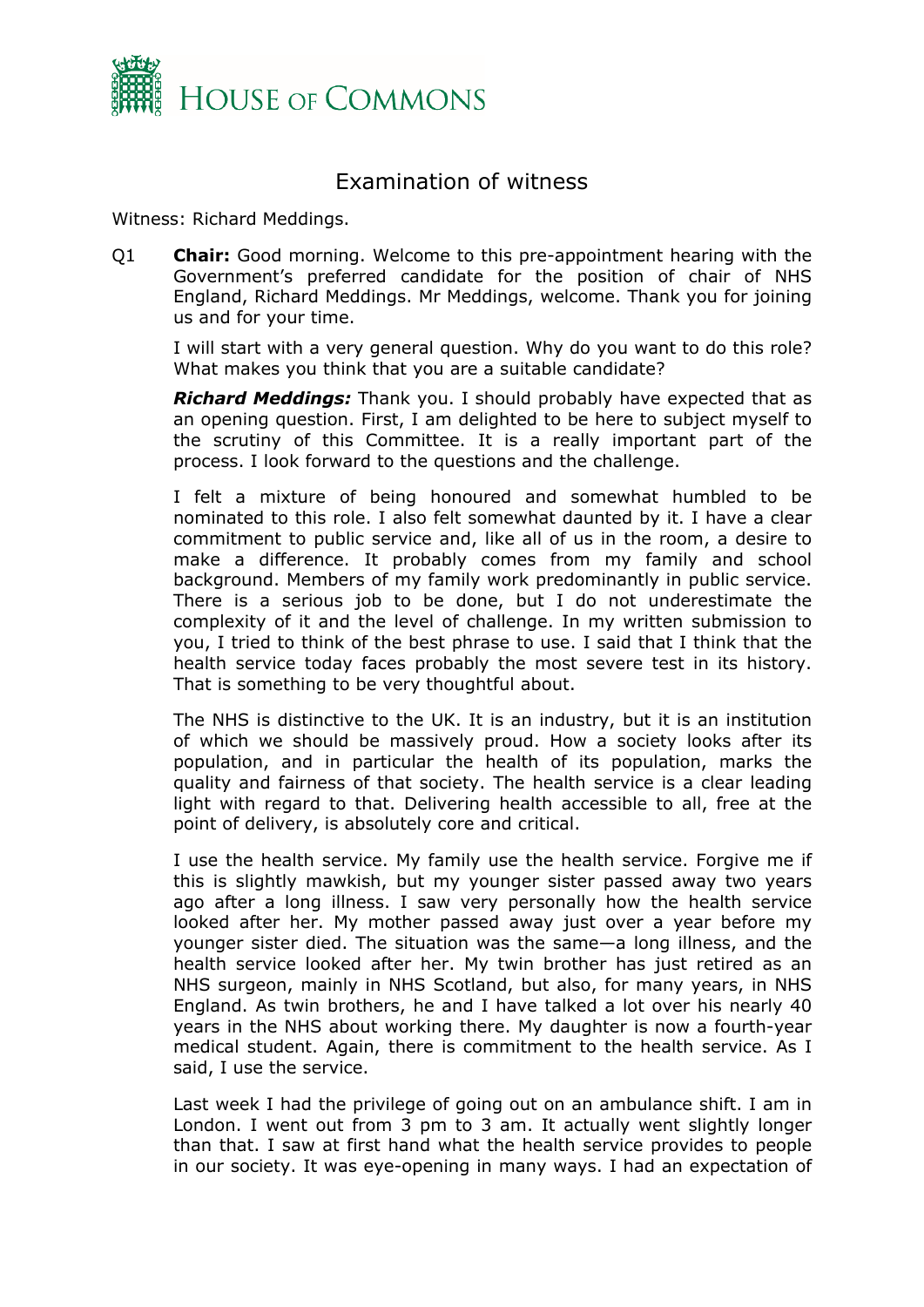

what I might see, but it was absolutely eye-opening to see the individual patients the ambulance crew engaged with, including a very elderly, frail woman in difficult living conditions and in palliative care for cancer. When you see that, to go back to what I said right at the start, in emotional terms, it is an honour to be nominated to this role, but it is also humbling to be nominated. I am somewhat daunted by the complexity and vastness of the task.

I thank that ambulance crew, John and Olivia—I will call them out—for the 15-minute break that we had when I said that I needed to go to the loo. Other than that, we were on duty and at work for the whole of that 12 to 12 and a half-hour period. This is a call-out for the workforce and staff in the health service overall. It was remarkable to see that work ethic and the stress under which they work.

Q2 **Chair:** How hard do you think people work in the NHS compared with the City?

*Richard Meddings:* It is a different type of thing. They work hugely hard in the NHS. It is uneven, by which I mean that there must be periods of the most immense stress and intensity. What the NHS is doing is really important. What the City does, in different ways, with different value judgments, can be really important and equally intense, but when one steps back, the NHS is working hugely hard, particularly in the last two years, under real stress and making huge sacrifices. Perhaps that comparison is not the one to make. Aspects of both industries work hard, but the health service is one to be applauded.

Q3 **Chair:** We are going to talk about your background. The reason I asked that question is that your background is in financial services. We will talk about that a bit more later. In your short period of getting to know what is happening in the NHS, what do you identify as the biggest challenges you would like the NHS England board to get its teeth into?

*Richard Meddings:* There are some immediate challenges and there are the biggest challenges. When I was approached for the role, I thought hard about it. The integrated care system that is being introduced offers a real opportunity for a material uplift in the way the NHS delivers. As I look at it, I think that its underlying motivation, which is collaboration rather than competition, is really important.

The integration with care is absolutely vital. Currently the health service is locked into a boundaried system, which causes real ineffectiveness or inefficiency. We need to work much more closely. Making sure that we are identifying and meeting need relevant to the local community—to place—is really important. Therefore, having flexibility down at place, coming up through the 42 ICSs, is a real opportunity for further improvement.

The most important thing is that it comes from a drive from within the health service, which is something that one sees in any event. It has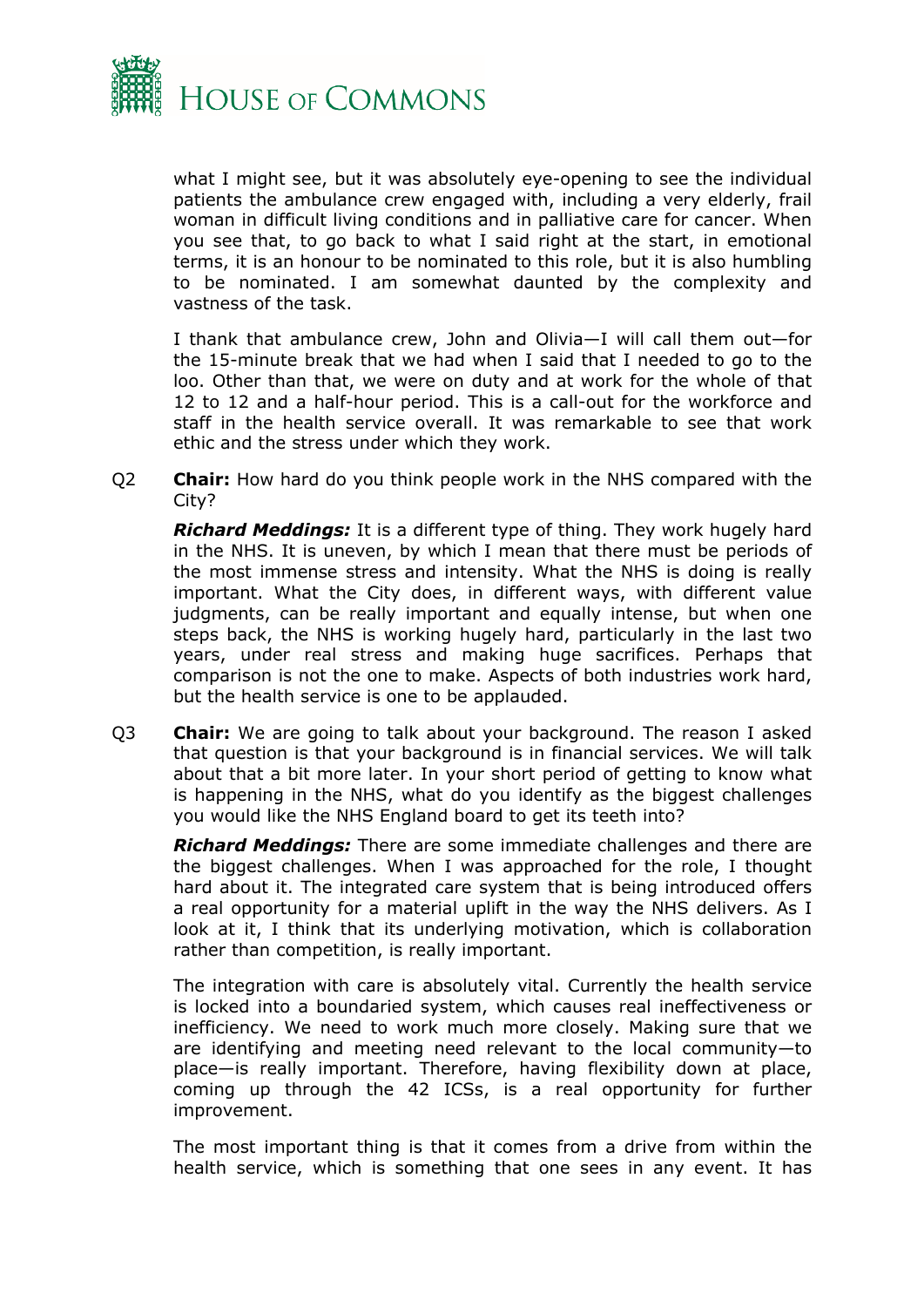

emerged partly post the 2012 Act, which seemed to have caused great fragmentation. Actually, you have seen associations and collaborations coming together as the health service tries to agglomerate, which brings that into much more mechanical force.

Q4 **Chair:** In yesterday's *Guardian*, there was a story that one in four doctors are so tired that it impairs their ability to look after patients properly. Is workforce a concern for you?

*Richard Meddings:* It is. I apologise for being long-winded. I started with the ICS because, when I was approached, that was the thing that struck me mechanically. In the last two to three weeks, having read in and having had a range of different meetings, I think that the No. 1 challenge for the health service is the workforce. I had not seen the statistic that one in four doctors are under such stress and exhaustion that they feel less able to provide service, but the workforce challenge is the benighting challenge to almost everything else we look at in the health service. We can put money into the health service, but if we do not have the staff to deliver it at the frontline that is a real problem.

Q5 **Chair:** This Committee has recommended on numerous occasions that we should have independently verified forecasts of the number of doctors and nurses we should be training for the future, but that has been blocked consistently by the Treasury, where, of course, you used to be a non-executive director. In that particular argument, will you be on the Treasury's side or the NHS's side?

*Richard Meddings:* Absolutely on the NHS's side, and not because I will have been so fortunate as to have received your support to do this role but because, fundamentally, I think the argument is the right one. In the NHS, it takes a minimum of seven years to train a doctor and then another five or six years before they end up in a particular specialism. It is a long-run industry. It is not a company; it is a whole industry. One has to manage to a long-term horizon. Not managing workforce over that period is very short-sighted. I would wish to challenge, engage and make the case for the health service to the Treasury about the need for longterm planning with regard to the workforce.

In my written submission, in response to a number of the questions that you asked, I said that one of the three themes I would like to think about hard in my first year is the question of capacity. The first part of that capacity question is long-term workforce planning.

Q6 **Chair:** There is one last question from me before I bring in my colleagues. In your written submission, you said that you agreed with us that the NHS had performed magnificently during the pandemic. What are the things that the NHS has not got right in the last few years?

*Richard Meddings:* Clearly, some of the delivery in parts of the service has not been as effective as we would like. The last two years have been the most remarkably stressful time. It is quite easy to sit outside it and to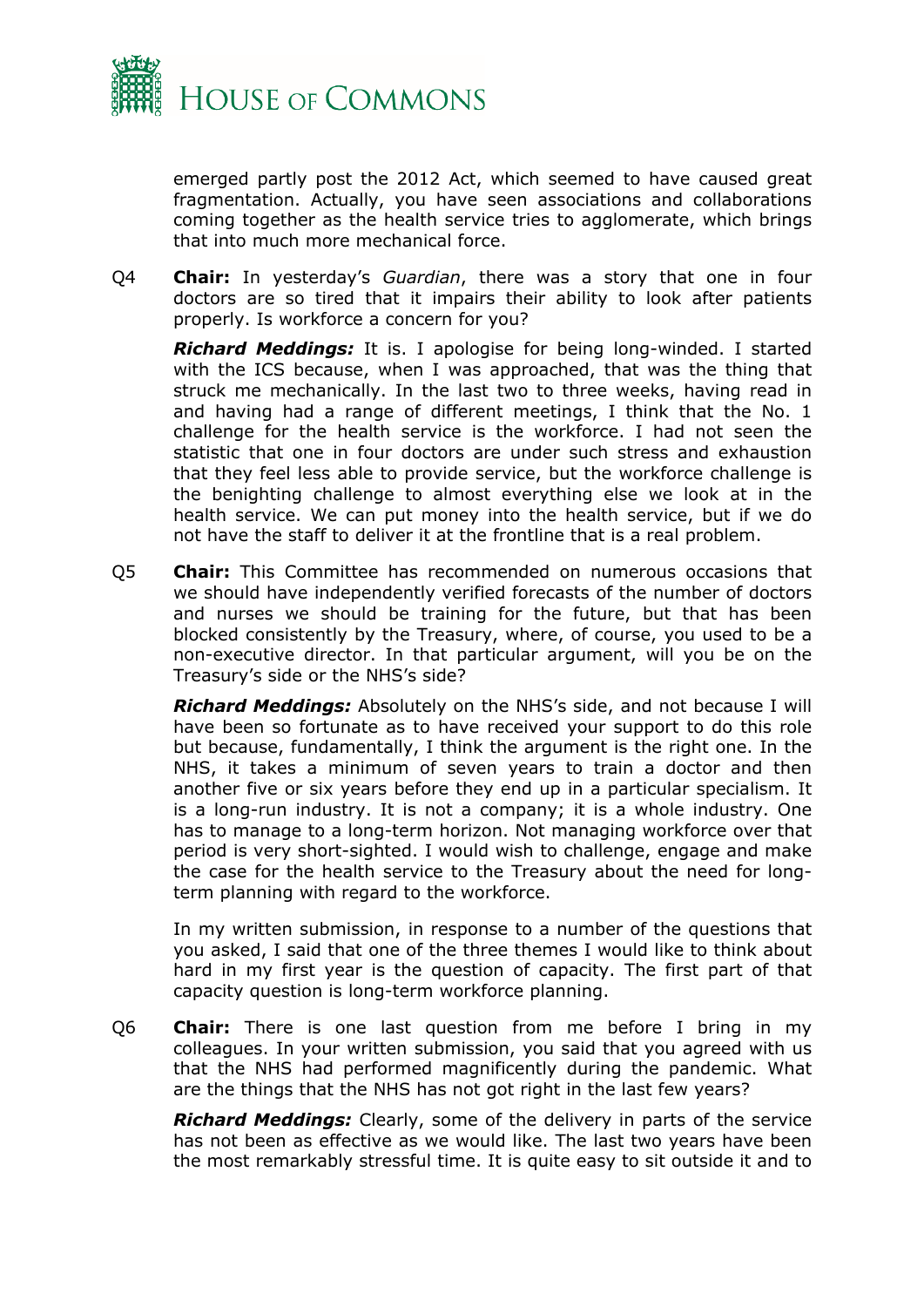

comment on aspects of it that have not worked as well as we might have liked, but overall it has done remarkably.

What has it not done as well? I have to be quite careful, as I am an outsider coming in and a fresh pair of eyes. I would question whether the reporting within the health service looks upwards too much, rather than thinking about patient outcomes. I am sure that it means to look at the patient outcomes, absolutely, but when you look at the structures—the regions, the CCGs, the STPs and so on—as you go down from NHSE and across to HEE, NHSX and NHS Digital, all of which we want to bring together, the question is, how does that machine report up and down, to what extent is that effective and to what extent is it efficient, not just in financial terms but in time? Does it allow the frontline to spend enough time dealing with what the frontline should do?

The area that I would probe coming in would be that—the reporting and the bureaucracy. Bureaucracy is good. Good bureaucracy is very important to running proper and sizeable machines. The issue is whether the bureaucracy and the reporting need to be thought about.

Q7 **Chair:** Given that if the NHS were a country its GDP would be about the same size as the GDP of Morocco, are you saying that if you were king of Morocco you would not be an autocratic king but would be pushing power downwards?

*Richard Meddings:* Absolutely. I hate to draw parallels with my time at Standard Chartered, because they never quite work, but Standard Chartered is a bank that is in over 70 countries, with no large home market. How does one run that from the centre? How does one influence it in terms of group-wide objectives?

The way to run it is to trust and delegate down to the individual business areas in the individual countries. In exchange for that, there are two aspects. One is what my then CEO used to call a pathological collaboration; we must collaborate to make this work. That was between the businesses and the countries. The other was escalation. You trust and delegate down, and you rely on escalation upwards of issues that might emerge. If that dynamic comes about, it can reduce the need for people to say, "Show me, show me, show me," to one layer, which then goes down to the next layer, saying, "Show me, show me, show me." All that reporting and bureaucracy is not necessarily adding to the most effective running of the service overall.

Q8 **Barbara Keeley:** The essential criteria in the person specification for the role include a commitment "to improving health and care outcomes for patients and the public, with an understanding of the strategic challenges and opportunities to deliver improvements," but neither health nor care is mentioned in your background or experience. What makes you think that you have the knowledge and experience to become chair of NHS England at a time of such great difficulty, change and complexity, particularly due to the pandemic?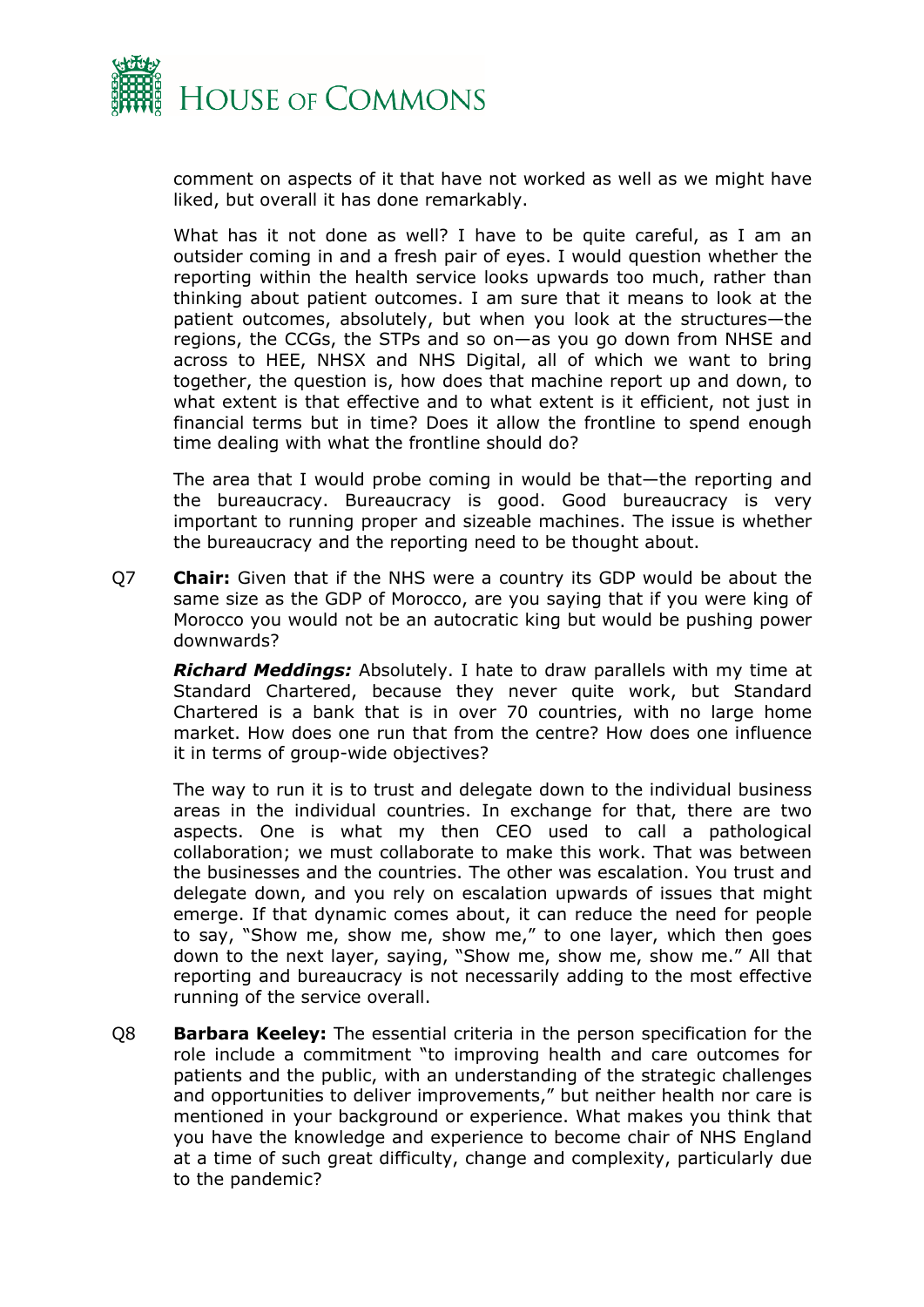

*Richard Meddings:* Thank you very much for that question. It was a question that I asked myself when I was first approached. When I was first approached I was apprehensive, but the role is a governance role. It is not a management role. I have over 30 years of FTSE 100 board experience. I have been a chair and a chief executive. I have chaired every type of committee that one sees in running institutions.

There is a clear abundance of talent. It is axiomatic to say that there is an abundance of medical and clinician talent within the senior echelons of and throughout the health service. All of us here come to our roles with different experiences and perspectives. I absolutely recognise that this is not an area I have worked in before and have knowledge of, but I am bringing a different set of skills and experiences to the role of chair.

Q9 **Barbara Keeley:** I did not ask about skills. I asked about knowledge and experience. What knowledge and experience of health and care do you have?

*Richard Meddings:* When thinking about how to structure the board, it would be really important for me to make sure that around the board table there were strong and independent non-executive directors, some with very good health and clinician knowledge. Clearly, one would have that within the executive. I do not think that everyone who comes to a particular role has to have the perfect match of experience set.

Q10 **Barbara Keeley:** Can I stop you there? You are not answering my question.

*Richard Meddings:* I am trying to. I apologise if I am not.

Q11 **Barbara Keeley:** It is about what knowledge and experience you have.

*Richard Meddings:* As I put in my application, I have no direct knowledge of health and care, apart from family experiences and being a patient of the health service, which is quite an important insight.

Q12 **Barbara Keeley:** The role requires "leadership and accountability to…support NHS recovery following the impact of Covid" and to "drive forward further improvement and transformation through the delivery of NHS and social care reform plans." What is your knowledge of the social care sector and the reforms that are needed in social care? That is an important part of moving forward.

*Richard Meddings:* Your first question would answer the second one. I have very limited direct knowledge or experience of the social care sector.

Q13 **Barbara Keeley:** Do you have any experience of the social care sector?

*Richard Meddings:* I have experience on a personal basis. I referred earlier—I am sorry to go back to it—to the deaths of my younger sister and my mother. I would say that my older sister was an unpaid carer to my mother for many years before she went into a care home. As a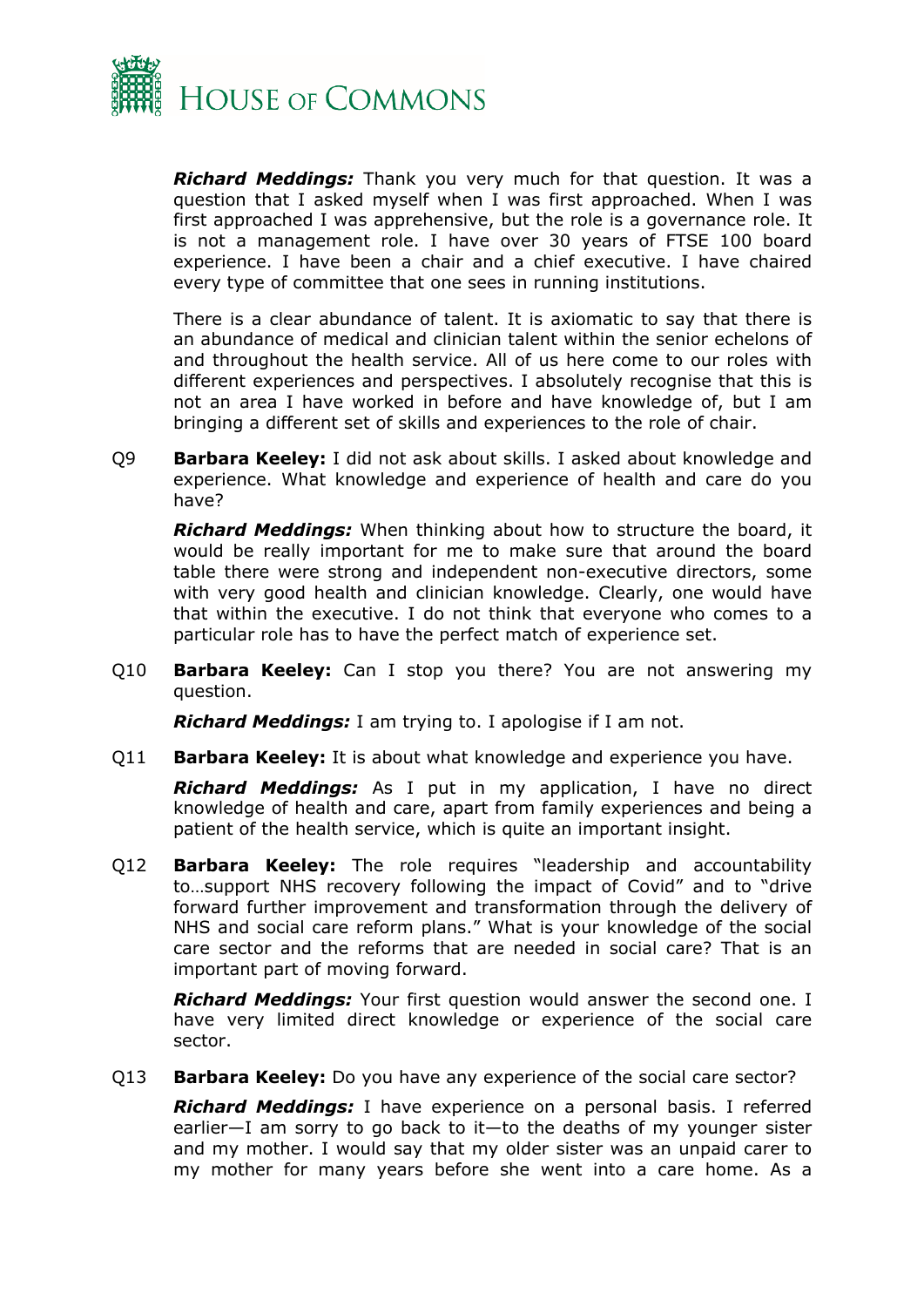

family, we engaged with the care system to understand what level of support we could get. The same was true of my younger sister, who passed away. Her husband and my niece, her only daughter, were unpaid carers to my sister throughout that period.

I absolutely acknowledge that I do not have any direct experience of being in the management or leadership of the social care system, but I have seen it on a personal basis.

Q14 **Barbara Keeley:** There is a great deal of discussion of the reforms needed to social care. That is where the NHS comes into it. Do you have any experience or knowledge of those?

*Richard Meddings:* I lost the last bit of your question.

Q15 **Barbara Keeley:** Do you have experience and knowledge of the reforms that are thought to be needed to social care?

*Richard Meddings:* I have been looking hard at that question for the last two or three weeks, since my nomination. What is most important is that we break down the way we have organised ourselves. Effectively, the health service is boundaried away from the care system. Looking at the underlying statistics, there are 93,000 vacancies in the health service and 105,000 vacancies in the social care system, with a turnover rate of 28.5%. That is my understanding of the pressures on that workforce.

There is an interaction between care, social care and health around workforce. Therefore, it would clearly be wrong not to look at the question that the Chair asked earlier on workforce, for instance, on an integrated basis, to understand the pressures and dynamics that exist in social care and across in health. Have I worked in care or social care before? No. Am I keen to immerse myself and to understand that issue? Absolutely.

Q16 **Barbara Keeley:** You said earlier that you use the health service. Do you have, or have you had, private medical insurance?

*Richard Meddings:* I have. One aspect of the financial services industry, in particular, is that, probably since I was in my mid-20s, part of the remuneration package has been the offer of private health.

#### Q17 **Barbara Keeley:** When did you last use that private medical insurance?

*Richard Meddings:* I had what turned out to be an unprovoked DVT late last year. I started within the health service. I went to my GP, who referred me to scans in the health service. I had a series of scans to find out what the nature of the issue was. It was an unprovoked DVT. I was then referred privately.

Q18 **Barbara Keeley:** Do you think that you are qualified to inform the running of NHS care if, when you had a health problem yourself, you did not trust the NHS?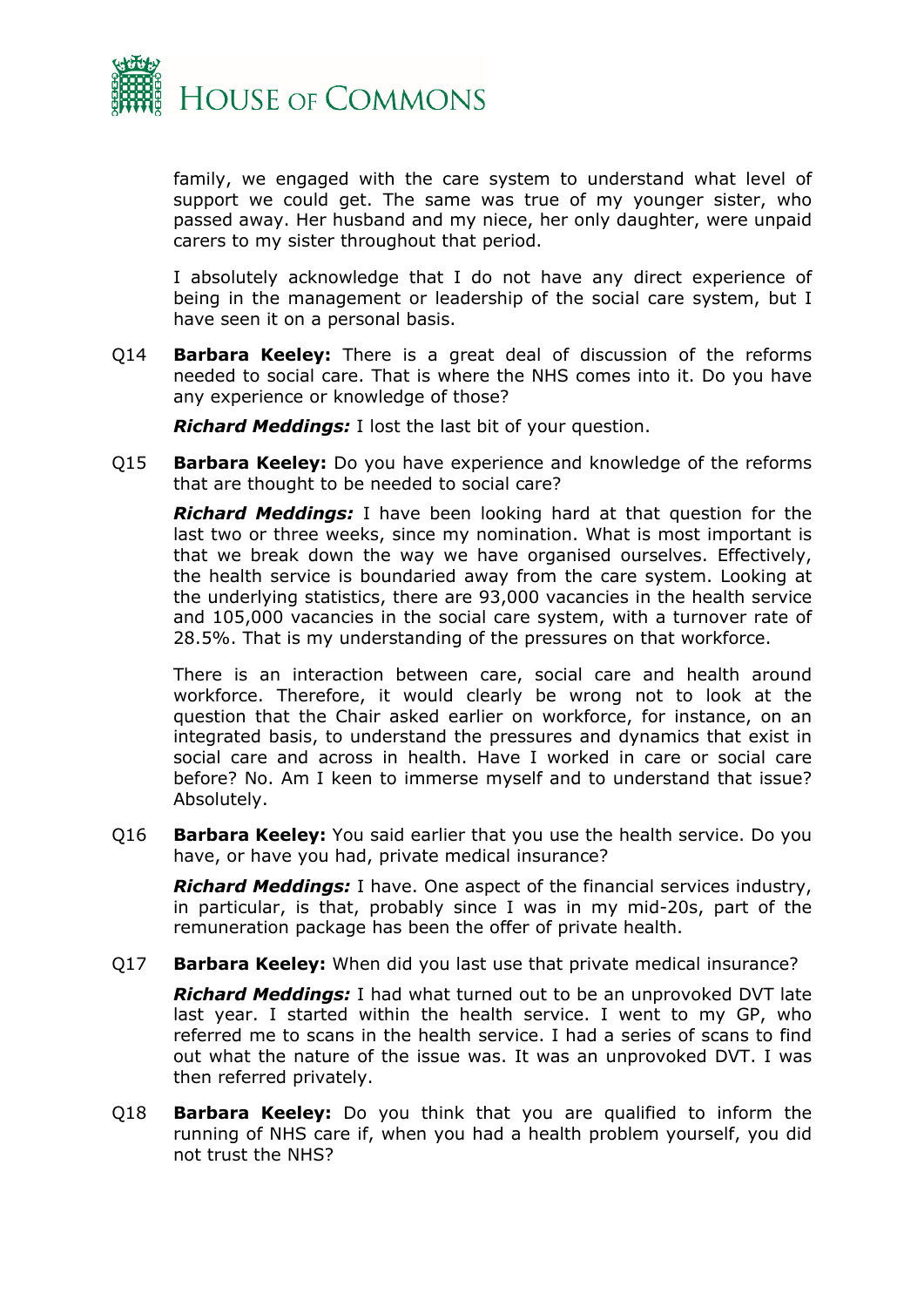

*Richard Meddings:* I do not think that is right. I absolutely trusted the NHS, and I still do. My last engagement with the NHS was just before Christmas, when my local GP surgery contacted me proactively and asked me to come for annual blood tests, as part of trying to spot whether anything is going wrong within me. I went in for my blood tests. Eight or nine days later, I was called by the same GP surgery to talk me through the outcomes. Hopefully, they were fine.

I am absolutely a user of the health service. I am passionate in believing in what it stands for and does. I have seen its service to my family. I have to be careful, as it was one isolated visit, but last week I saw the way the ambulance crew dealt with people in significant distress, a number of whom were significantly disadvantaged economically. I absolutely stand—

Q19 **Barbara Keeley:** Can we stick to your own experience? I asked you about your own experience. You have told us that when you had the health issue that you mentioned, you were referred to the private sector and used the private sector.

*Richard Meddings:* I can give you another example. I am obviously not a great cricketer—that is a different sort of parallel, given the Ashes—but in my early teens I failed to duck to a cricket ball and had my teeth knocked out. I had about 11 operations, two of which were in the private sector and eight or nine of which were in the health service. The last of them—you may smile—was a cosmetic delivery to me in the private sector. I use the health service. I am a passionate believer in the health service and what it stands for.

**Barbara Keeley:** Apart from when you want to be referred to the private sector.

Q20 **Sarah Owen:** Thank you for coming today. In your answers just now and in your written submission, you mentioned several times the importance of the workforce. How will they be a priority to you?

*Richard Meddings:* It is a really central question. It is a workforce of 1.24 million people, with 93,000 vacancies and a high degree of absenteeism at the moment, given Covid isolation. In many ways, it is an ageing workforce, so much of the concern is about further pressure. This is not a stable position.

In every aspect of the health service one looks at, the key question has to be, what about the workforce? It is quite easy to start to envisage strategies, priorities and deliveries and to think that that works, but each time one looks at where we are going to spend this money and how we are going to improve that service the question is, what does it mean for the workforce? Without the workforce, these things are not imaginary, but they will not be delivered effectively. It is the central question with almost everything that one asks.

Q21 **Sarah Owen:** I want to drill down into your experience of the NHS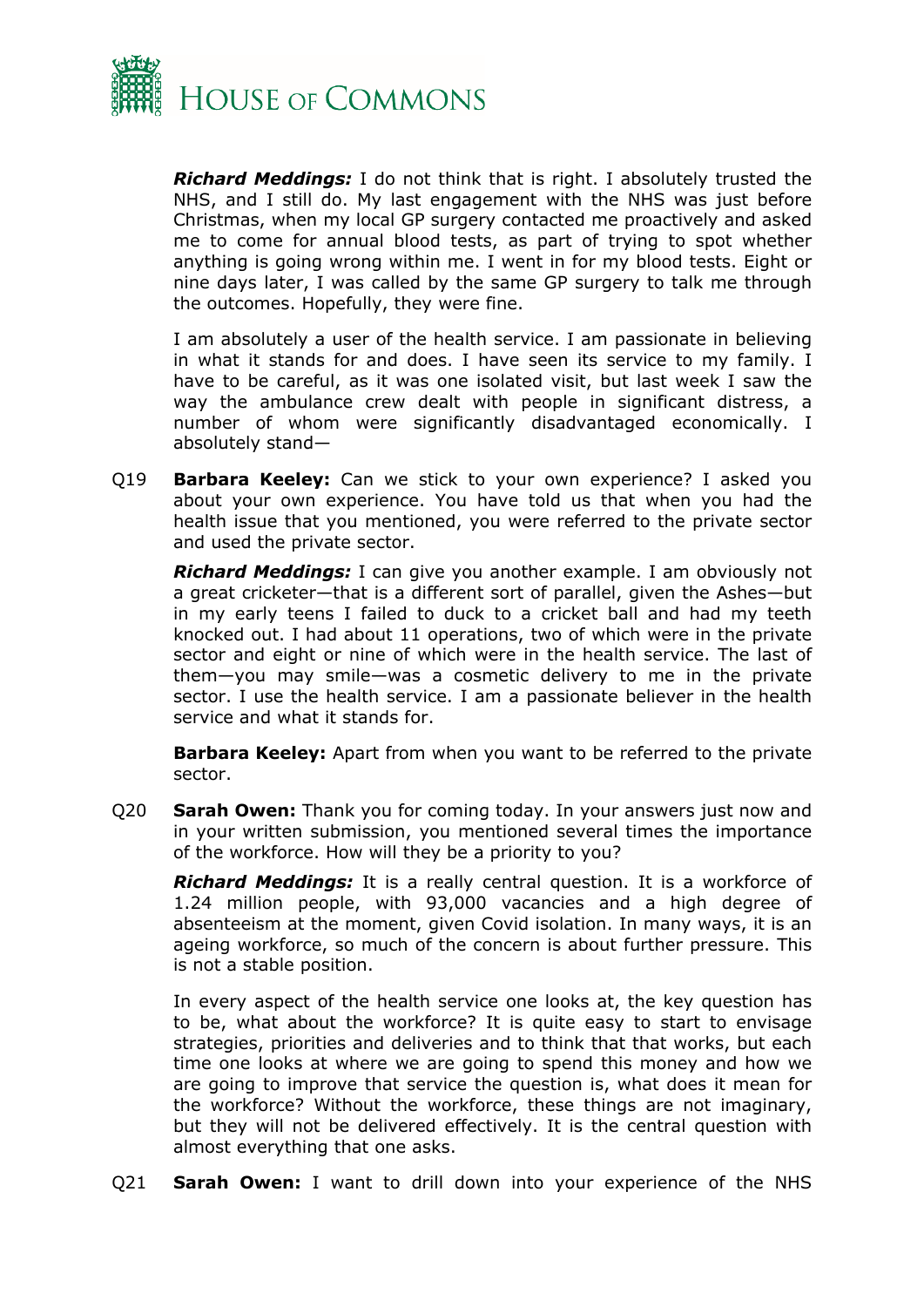

workforce and, in particular, the care workforce. As you mention, you have a number of chairships in your CV and have worked in a number of banks. The banking sector is predominantly white. The NHS and the care service are made up of a very diverse workforce.

*Richard Meddings:* It is very diverse.

Q22 **Sarah Owen:** It is a proudly diverse workforce, yet you have not mentioned diversity or black, Asian and minority ethnic workforce challenges that the workforce has faced, particularly in the last two years, and the disparities on which the Committee has taken evidence. Why has that not been mentioned anywhere?

*Richard Meddings:* I think it is mentioned in my written submission, where I talk about the need for huge support for a very diverse workforce and to understand what that means.

Q23 **Sarah Owen:** What is your experience of working with diverse workforces?

*Richard Meddings:* Standard Chartered was 96,000 people. They were predominantly Indian and Chinese by background. The bank operates in 14 sub-Saharan African countries and has a huge ethnic mix. One of the most brilliant parts of my career was working in Standard Chartered and being exposed to that degree of diversity. It was absolutely wonderful. I was on the board of Standard Chartered for 12 years and worked significantly with populations and different ethnicities all over the world for that period. Every second week, I would be away long haul in different parts of the world.

You make a really serious point. I have only been reading in, and I want to get to understand this, but one of the things that struck me was the statistics around what is called bullying and harassment in the health service. I may get the percentages wrong, but they were stark. One in four of the people in the health service had suffered either bullying or harassment from patients. Eighteen per cent. of the health service had suffered bullying or harassment from peers within the health service. Just over 10% had suffered that from managers.

Why does that happen? I suspect that it is partly due to the sheer amount of stress we put people under, particularly with high attrition and high vacancies. This is a complex problem. It will also be about education, broader understanding and empathy for different people with different backgrounds and experiences. I think there is a very significant workforce challenge beyond the capacity challenge, which is a behaviour challenge requiring investment in skills or behaviours. Without that, we will see a much less good overall performance and we will lose more people. People will not work in an unhappy environment.

Q24 **Sarah Owen:** I have two areas of questioning. The second is around your independence from Government. You have said that you are going to step down from your non-executive director role at the Treasury. Is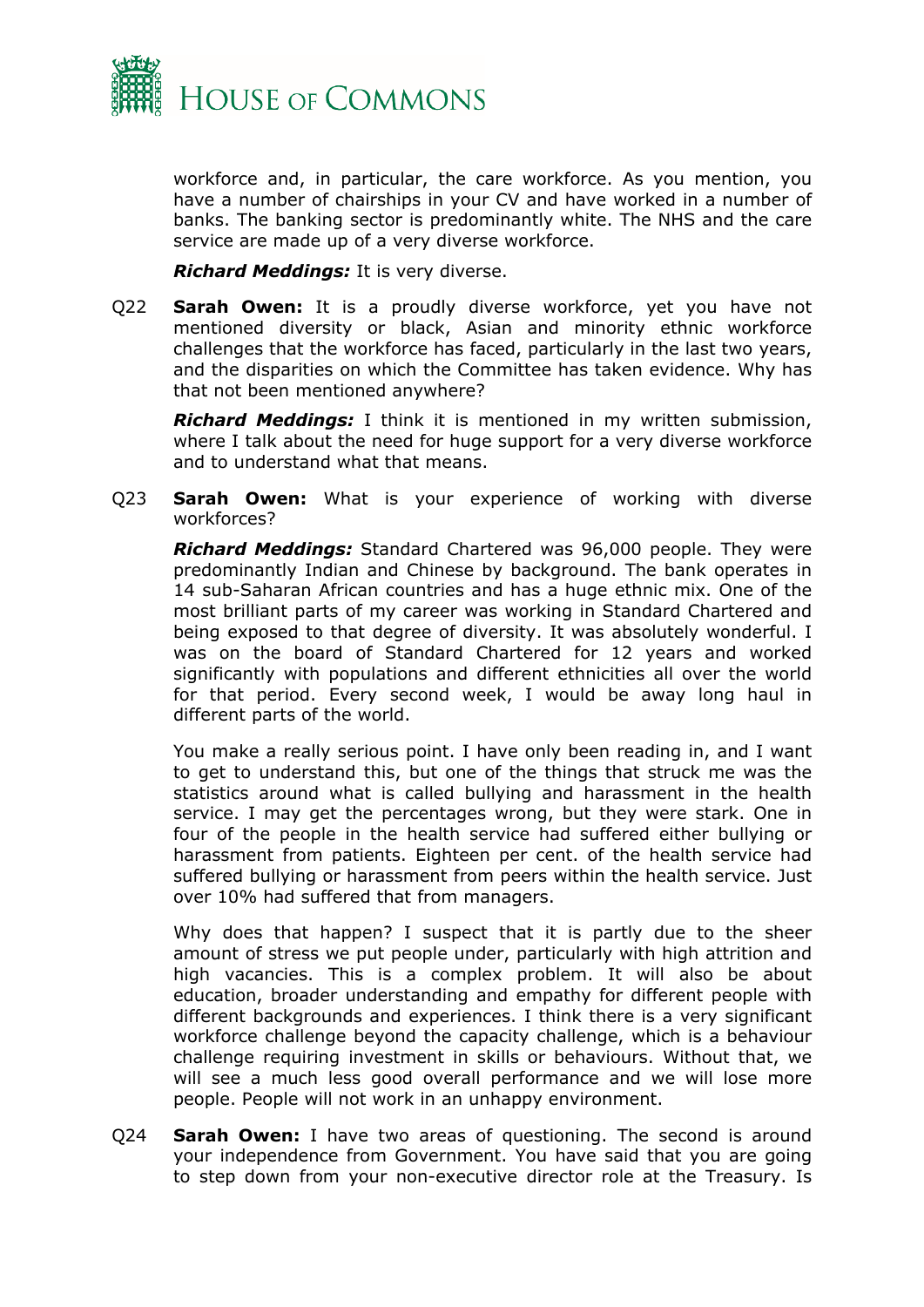

that correct?

*Richard Meddings:* I have done so already, on 31 December.

Q25 **Sarah Owen:** You have done so already. In the paperwork that we have, it still says present.

*Richard Meddings:* I am sorry.

Q26 **Sarah Owen:** If you were to get the role and were to see that policy direction from this Government and from different Departments was unhelpful to the NHS and to care, how comfortable would you be in pushing back?

*Richard Meddings:* Significantly comfortable. This is an arm's length body. It is independent. Clearly, the Secretary of State has powers, but the role of the chair is to chair the board of an independent, arm's length body, which happens to be NHS England and all the others. To Ms Keeley's questions about my experience, that independence is right at the heart of making sure that the experienced executive, managers and clinicians within the health service are protected and are able to continue to do what they believe is best for the health service. There is operational autonomy and independence.

As I said, the Secretary of State clearly has powers. The important thing, as we would all say, is to try not to end up with some sort of clash all the time. One of the important roles of the chair is to act as a bridge. Many of us can end up in argument unless we have pre-communicated, discussed and thrashed out the issues.

To your basic question, absolutely I would stand up for and argue on behalf of the health service, but I would hope that, in the emergence of those issues, there would be very good communication, bridging and discussion between the health service, represented by me, the CEO, other executives and the very strong board that I would like to see around me, and wherever pressure was coming from: the Secretary of State, the Department, the Treasury—to the Chair's earlier question—or No. 10.

Q27 **Sarah Owen:** Is there anything that you would have done differently in the last two years to avoid the situation that we are seeing, with one in four doctors saying that they are now too tired to function properly and the Army coming into hospitals to deliver healthcare?

*Richard Meddings:* I honestly do not know the answer to that. As we all know, it has been quite the most remarkable period. There are lots of criticisms of Test and Trace, for example, but we have built the most scaled Test and Trace system, however it emerged. Then I look at other things. I look at the way that people who had stepped out of the NHS came back. I look at the volunteering, which has been remarkable. The ventilator challenge was outstanding. We had 8,000 ventilators. Another 4,000 were procured, and then something like 14,000 were created by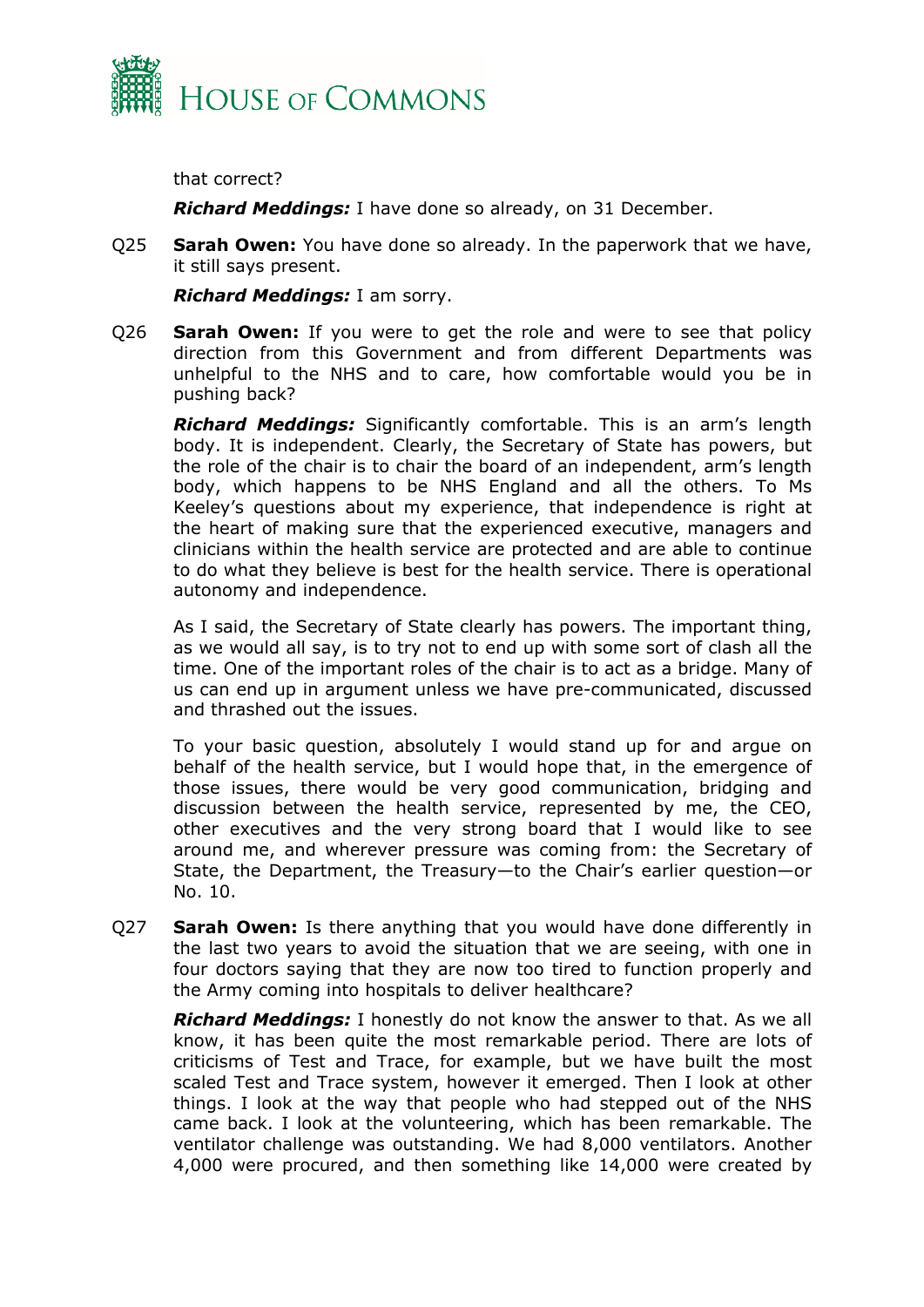

industry very quickly to provide ventilation. There was a huge amount of fast reaction to a really difficult crisis that swept across us.

Q28 **Sarah Owen:** There is not necessarily anything you would have done differently over the last two years. You would not have suggested anything that could have improved the situation we find ourselves in.

*Richard Meddings:* I do not know the answer to that. It is a really good question. I know that there is going to be a review of how the pandemic has been handled. That is what it is about. I think there will be real learnings and lessons.

One thing that I wrote in my submission to you is that it is not just about working through the current pressures of this pandemic. Once it becomes endemic, there are some real lessons that we can take away and learn. It will come back a lot to workforce. It will be about how we could have helped the workforce to operate as effectively as possible. They have made the most remarkable efforts themselves, but I suspect that it will be in that area that we find that we could have provided more support or a different approach, but I honestly do not know the answer today.

Q29 **Sarah Owen:** I am curious. One of the positions that you say you will not be stepping down from immediately is the Hastings education opportunity area chair. Is that correct?

*Richard Meddings:* Yes. Clearly, I want to make sure that I free up the necessary time. The Hastings OA is something I have been honoured and very proud to chair. As you know, it is an initiative that looks to provide support to the 12 areas of England and Wales that have the most difficult educational outcomes.

I have discussed it with them and said that my preference would be to step down. However, what they have come back to me with, which I absolutely get, is that the funding the initiative is overseeing runs parallel with the academic year, and we are in the last year of that. The discussion—this is what I said I would be very happy to do—is that there are three more meetings between now and the end of June. I said that for that period it would be sensible, if they wanted, for me to stay. I said that we need to understand that I probably would not have the same degree of time that I currently have and can give to the between-themeetings activities that go on. We haven't had time to do this yet, but we need to find and discuss who is going to provide the input that I have historically provided between board meetings. I suspect it will just be to stay for the last three board meetings. Sorry it is a long answer, but I am trying to manage it as best I can.

Q30 **Sarah Owen:** Thank you. I wanted to come back to that, because, obviously, with your banking background there is very little for us to be able to say whether you have been successful or not in that, other than the fact that you have got other jobs.

*Richard Meddings:* I agree.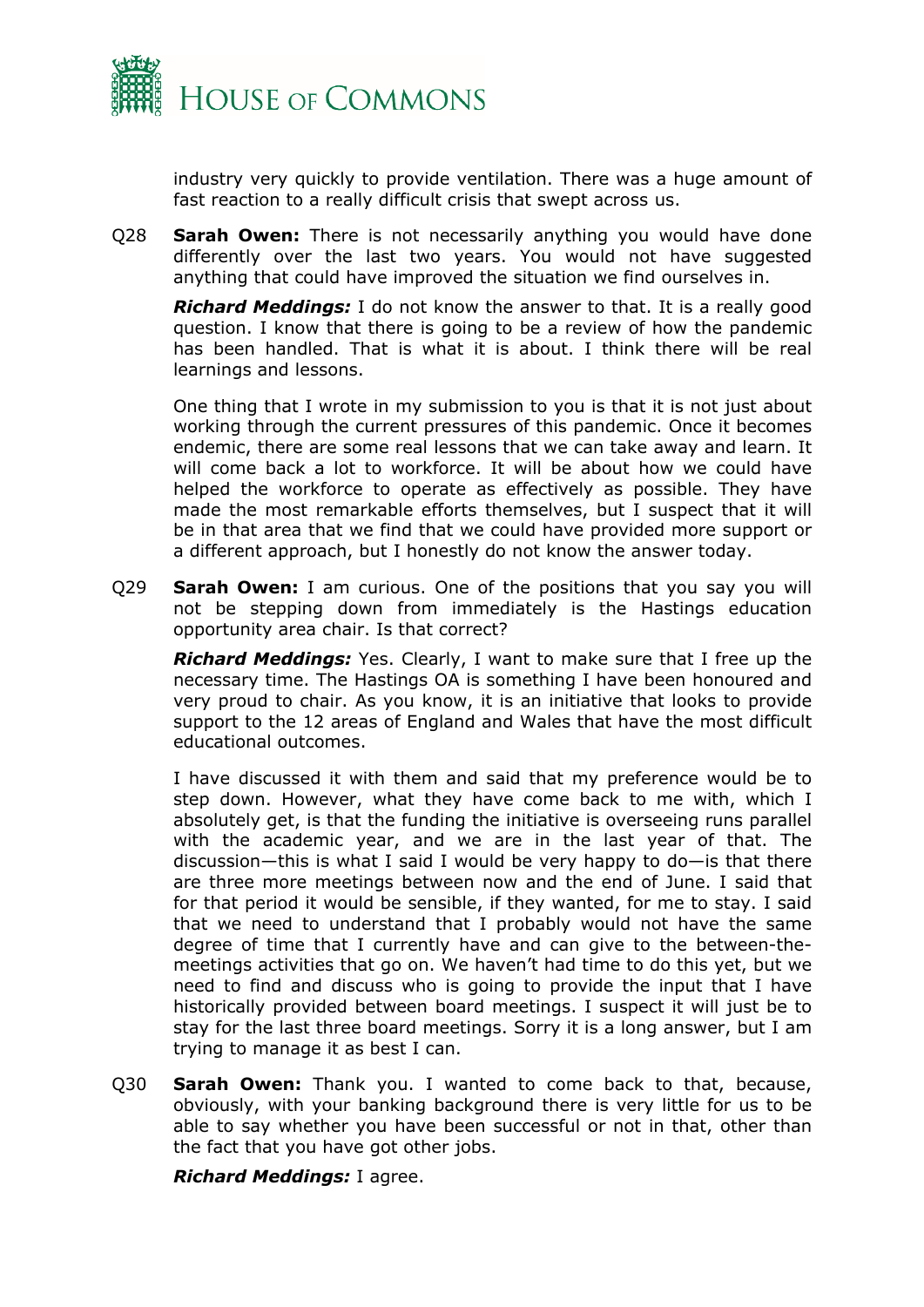

Q31 **Sarah Owen:** It is true that we do not have any real assessment of that, but we have with the Hastings education opportunity area. It is one of the opportunity areas that has had very mixed results.

*Richard Meddings:* I don't think that is right, actually. Key stage 2—

Q32 **Sarah Owen:** In key stage 2 you have.

*Richard Meddings:* It has been excellent.

Q33 **Sarah Owen:** Key stage 2 has improved, but key stage 4 is one of the three areas that has not improved.

*Richard Meddings:* The reason for that is that there were four secondary schools and two of the secondary schools have been combined into one in that period. That makes for quite a difficult and different set of circumstances.

I forget now, but there had been significant changes in leadership in those secondary schools. As you and I know very well, the quality of the leadership—we are having that conversation today—matters hugely. In those schools, we have had continuous turnover.

It is also important, when we look at Hastings, to remember—forget about me—that the board of the Hastings opportunity area, and all of the partners, the constituents, whether it is the local council, the local authority or the academy trusts, all of them coming together, can be hugely proud of what they have delivered. You are quite right that at key stage 4 it has not been as good as at key stages 2 and 3, but we have seen a real pick-up in literacy, numeracy, aspiration building and mental health engagement, which are the main four initiatives. We have also seen a pick-up in attendance, which has been really good. That has been a real challenge.

The current work that we are doing, which I am most excited about, is looking at transition. I am always amazed that our children go from primary to secondary and we lose the information about them—

**Chair:** Thank you. I am sorry. I am going to gently move on. Do you want to ask a last question, Sarah?

Q34 **Sarah Owen:** Yes, I do. I am very interested in the answer that you gave. If we are sat here, with the NHS continuing to have the same challenges that it has now in a few years' time, I would be really disappointed with an answer that takes no responsibility for that failing yourself.

*Richard Meddings:* No, no, I am not saying that I haven't and that we could not have done it better. I am saying that there are reasons why key stage 4 has not done as well as key stage 2.

**Chair:** We are going to move on from that with Lucy Allan.

**Lucy Allan:** Thank you, Chair. I should disclose that I worked at the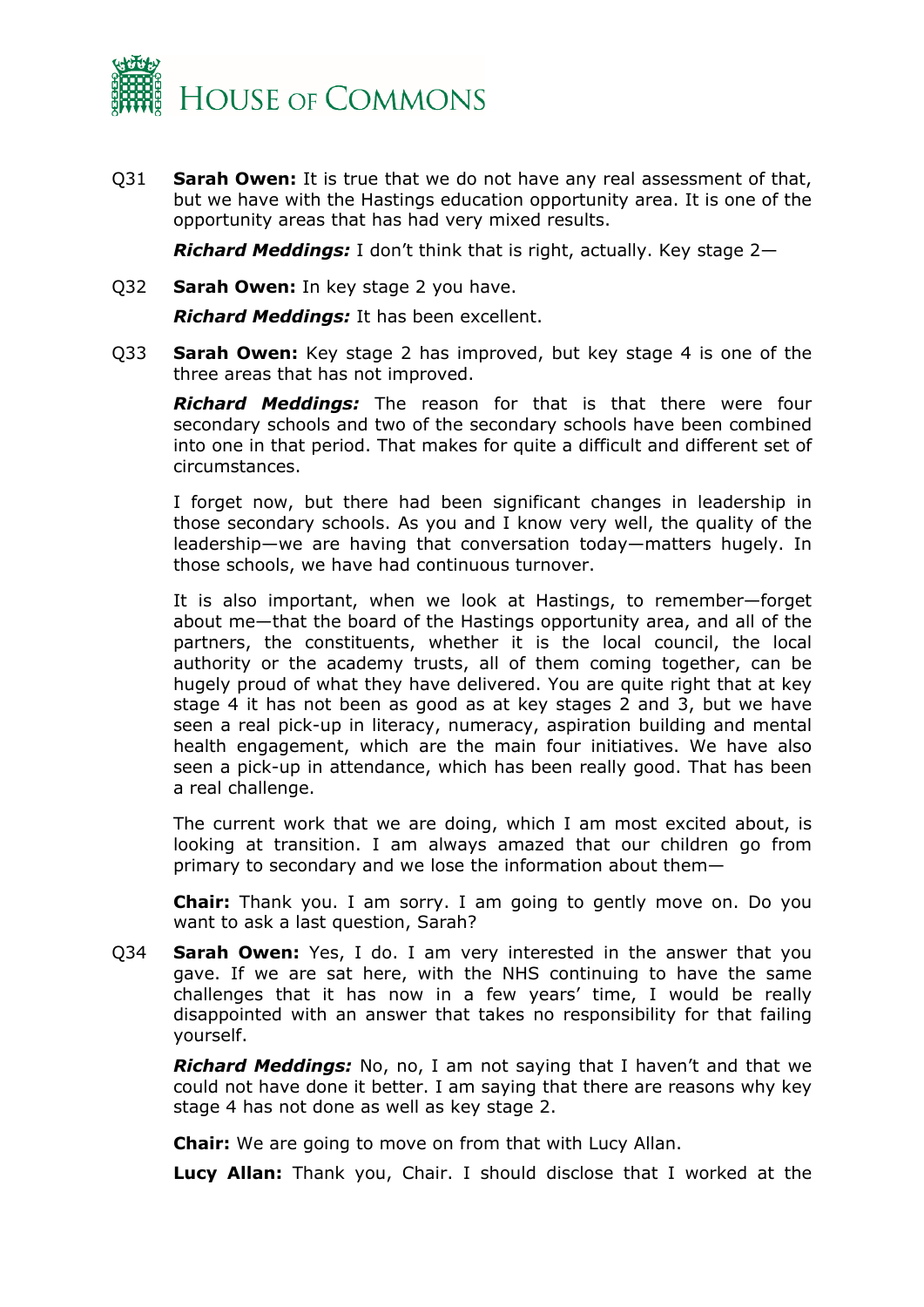

same organisation as the candidate at the time he was employed by that organisation.

**Chair:** Was he your boss?

**Lucy Allan:** I did not know him in that capacity. I did not know he worked there.

*Richard Meddings:* I am not sure that is a good answer!

Q35 **Lucy Allan:** It was a very large organisation. Mr Meddings, I also had a background in financial services and then went on to be a non-executive director of an NHS trust board. I can see some of the challenges that will lie ahead for you in that non-executive capacity.

In answer to something that the Chair put to you, you said that bureaucracy is good. Do you want to reflect on that? One of the biggest challenges you will find, moving from the private sector to the public sector, is bureaucracy. Getting things done is incredibly difficult. Getting senior management to be accountable is incredibly difficult. There are no penalties for poor performance. People pop up again in their senior management roles. When they have failed at one trust, they pop up in another one.

I wonder to what extent you see challenges in moving from the private sector to the public sector, when you have not previously had experience of the public sector.

*Richard Meddings:* I have had some experience of the public sector. I was seven years on the Treasury board—the previous questions were to that point—working alongside the Department for Education with regard to the Hastings opportunity area.

I think what I said about bureaucracy is that good bureaucracy is important. I certainly do not think you can expect sizeable operations to run without any bureaucracy. The problem with bureaucracy is that it tends to be seen as a pejorative description whenever the word is used. I think, on balance, we need institutions that have the necessary levels of information capture and MI reporting. Who does that? It tends to be done in what are seen as the bureaucratic structures.

I think what you are saying is consistent with the fact that when bureaucracy goes wrong, is overburdensome and is for its own sake, it can get in the way of more effective delivery of whatever the particular industry, corporate or, in this case, the health service is delivering. It is important to have standards; to have reporting; to have MI; and to have clear KPIs. They must follow strategic priorities, but if it is overburdensome and you have lots of meetings where people are just passing paper and there is no actual outcome, you have to question whether that is useful enough.

Q36 **Lucy Allan:** You mentioned accountability to patients, to people, and putting that front and centre. It is very easy to say that. Probably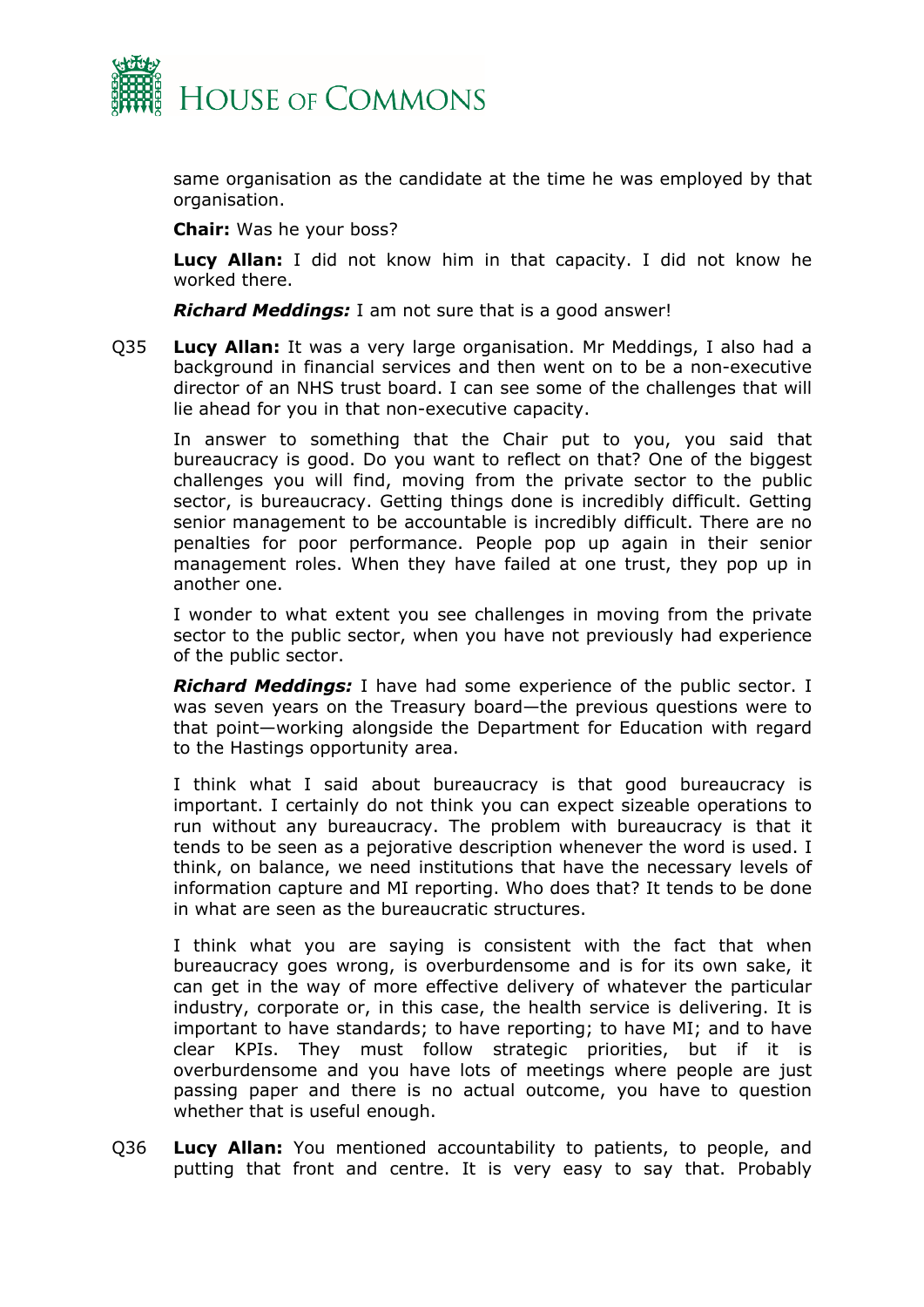

everyone in the NHS will tell you that. My experience as an MP over the last seven years is that, very often, senior management put their interests and the interests of the organisation and staff, which is quite common, before the interests of the patients. They do not see themselves necessarily as patient centred. They will say they are, and the workforce, the people on the frontline, will put patients first, but higher up the chain we do not see that. I found it quite shocking that, whenever something goes wrong in the NHS from a patient's perspective, that patient is not seen as the most important priority.

How do you think you could influence a culture to shift from self-interest to patient interest?

*Richard Meddings:* Sitting as the chair, one's role on that is partly to make sure that in the discussions that come to the board and in engagement with the executives the question is asked from the patient's perspective—"What does this look like?"—and that, in all communications out to the organisation and the broader constituencies engaged with the health service, that remains a continuous theme.

In the written submission, I purposely finished on the point you make. I finished by saying that keeping the delivery of best outcomes for patients at the centre of our thinking will make for better strategic choices. I made up that last sentence in part, actually, in conversation with my twin brother. He would say to me, as a surgeon in NHS Scotland, that that is the most important thing. Often, we can get captured within what is in the interests of the NHS organisation. One has to have the patient outcome first.

Q37 **Lucy Allan:** Finally, could you give us an example of how you have led change and fundamental reform in your professional career to date?

*Richard Meddings:* They are all in the financial services sector, obviously. At Standard Chartered, we created and built a significant wholesale banking franchise based on our trade and cash management over a nine-year period. In the Woolwich, back when I first became a finance director, we again transformed the offer to our customers through something called Open Plan, which revolutionised the way the retail banking industry was offering a combination of products to customers. In TSB, partly after the migration, we utterly transformed the way TSB offers services to the customer, both with the offer of technology and in much clearer strategies around customer identification and offering the product that fits.

I have been involved in many acquisitions and many disposals. I have done integration.

Q38 **Lucy Allan:** Could I interrupt you there? Do you think that the NHS needs reform? In what way will you deliver that?

*Richard Meddings:* It needs reform and transformation, which is not to say that it is bad and therefore needs it. If we look at the challenge that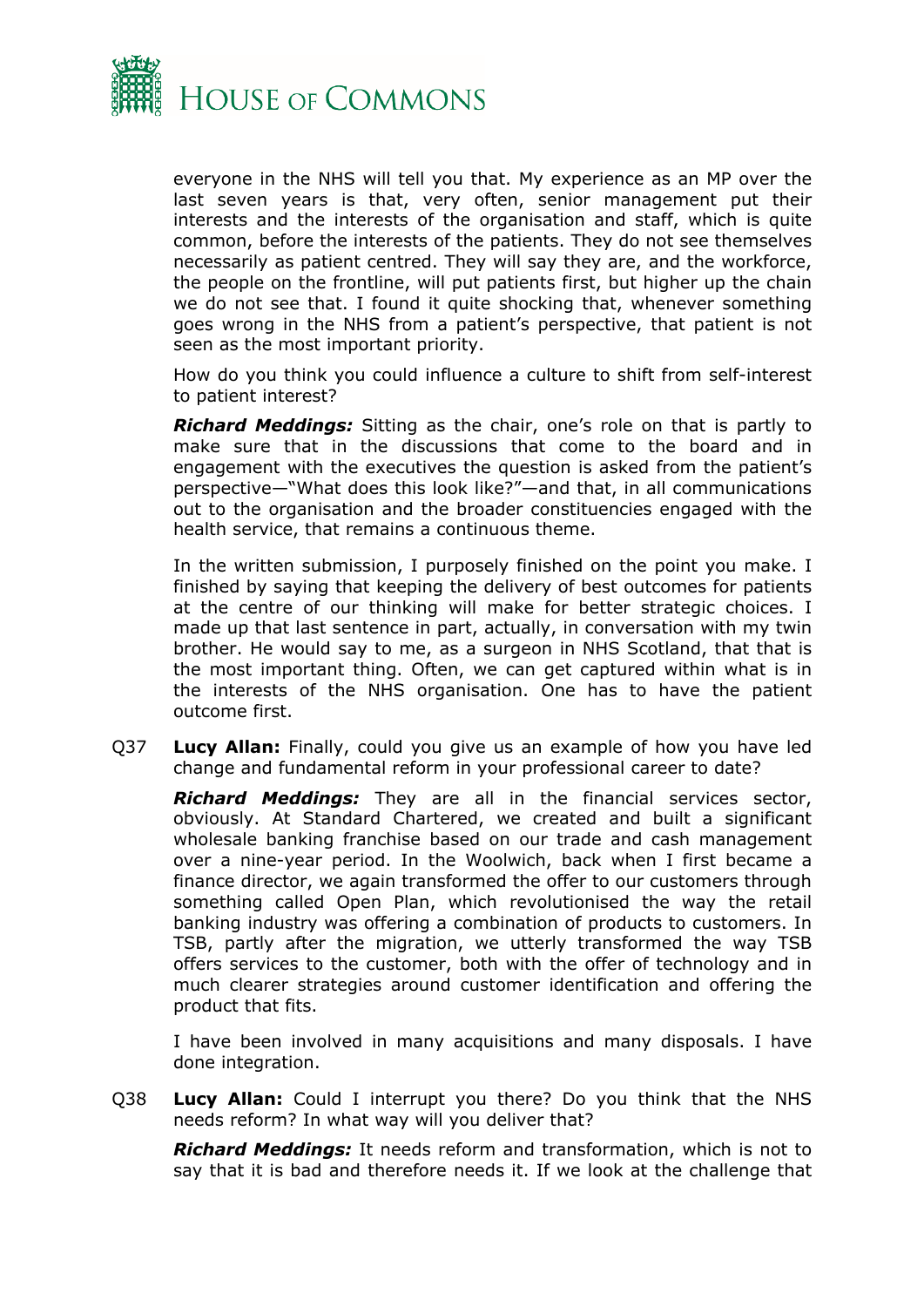

faces all of us in an ageing population post this pandemic, there is a significant change in the volume of demand. We can also look at how technology has absolutely transformed the way we all live our lives, and make sure that we think about bringing technology to offer better patient outcomes and better delivery that can transform the way we offer service.

Coming back to the workforce, if we do not get the workforce question answered properly, and if we do not ask that question whenever we are looking at an issue, I think we will find that we are not effective.

Q39 **Lucy Allan:** The levy comes into effect in April. How will you ensure that there will be taxpayer value for money in the NHS? That is not something that the NHS has ever typically focused on. Is that on your agenda, and how will you demonstrate that?

*Richard Meddings:* Yes, it is on my agenda. In many ways, with a budget of just under £154 billion—£2.8 billion of which is spent on NHS England and the regions—one can look at the extra levy of £36 billion or so and the extra £5.4 billion that was put in by Government in September, but actually it is the whole piece, isn't it?

What is really important is to look for efficiencies and savings to reinvest in better delivery and better outcomes. I do not think that people are mischievously mis-spending at all. I just think that we probably have quite a lot of leakage of the money as it goes down through the various structures. Finding how to do that more effectively and efficiently to reinvest in better outcomes and better service is key.

Q40 **Laura Trott:** Mr Meddings, I want to ask about two related areas, the first of which is a little more on outcomes and the second of which is about how the NHS learns from mistakes.

First on outcomes, which you have mentioned numerous times in this session and in your submission, how do you propose to measure whether you have been successful in improving patient outcomes?

*Richard Meddings:* Me personally, or for the health service?

Q41 **Laura Trott:** For the board and the health service. What will you be looking to target?

*Richard Meddings:* It is a really good question. One of the challenges of targets is unintended consequences, yet at the same time it is really important to set clear priorities and goals. I know already, if you look at the long-term plan for the health service, that it very quickly goes into a whole range, quite rightly, of more delivery of this intervention and more engagement with that particular illness. That is right and those clear goals and targets should be set.

How one delivers against those is very straightforward in measurement and reporting up through to the board. It is the same thing in constantly guarding against the unintended consequence of saying, "I am going to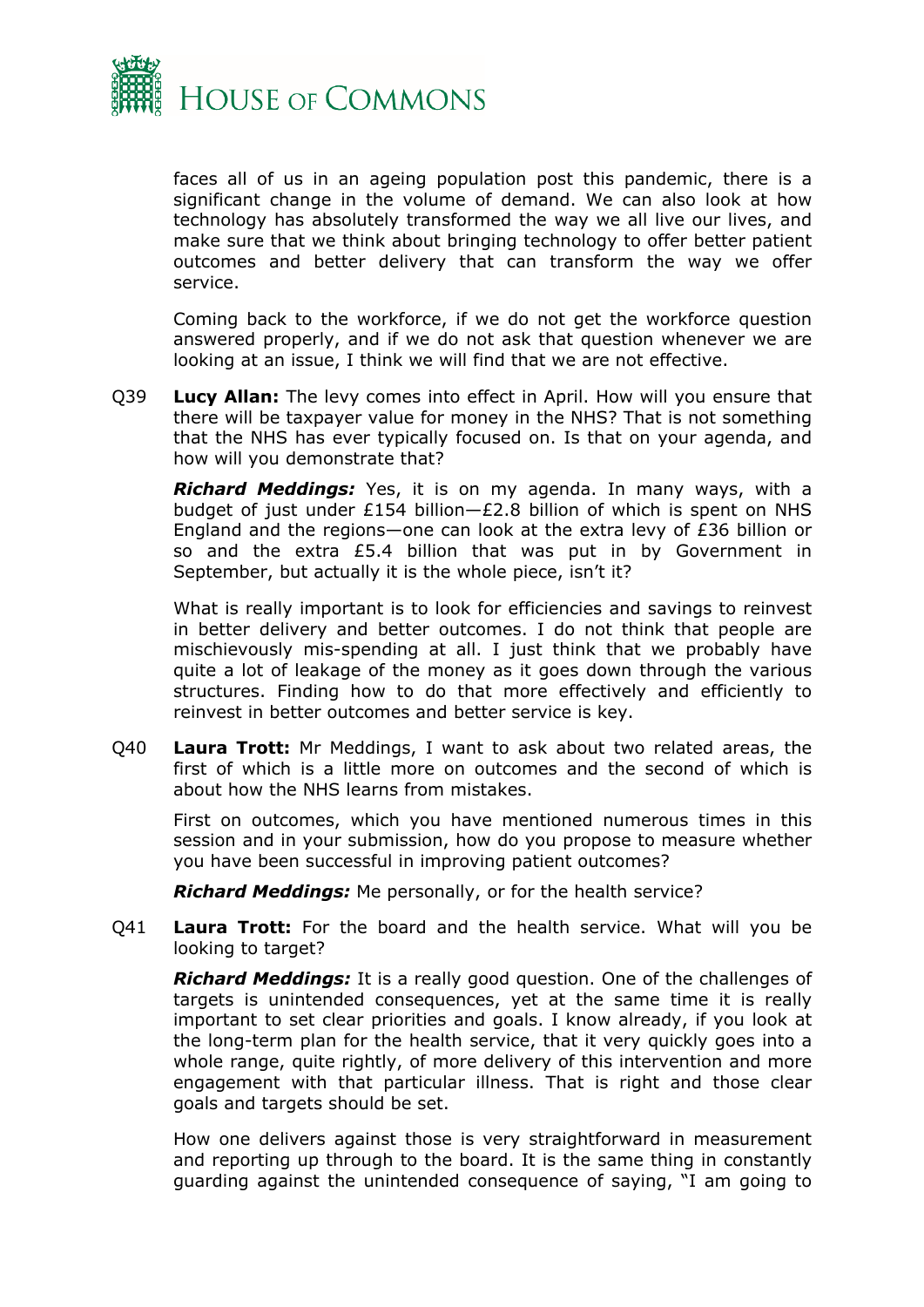

purely deliver on how long people wait as they come through to A&E." How that is then delivered is the better question.

I think we will have standard KPI reporting, delivered off the agreed goals and priorities, in terms of a range of interventions across a range of health conditions, and then a continuous question about how that was delivered. Can we just understand that there were no unintended ramifications from that?

Q42 **Laura Trott:** You mentioned ICSs and ICBs.

*Richard Meddings:* Yes, which I think are really important.

Q43 **Laura Trott:** One of the many questions we, as a Committee, had about those structures was the lack of focus on patient improvements and improved patient outcomes as a result of the changes. How would you make sure that patients were benefited for the better as a result of the changes that are going through?

*Richard Meddings:* Again, I think it is a really good question. As you look at it, it is a structure. You have a chairman, a CEO, someone representing NHS Providers, someone representing primary care, which is right, and then you have the local authority bringing in other contributions to health, whether that is education, housing or social care. That is very important.

Again, what is really good about them is that they are required effectively to deliver to local community need. Local community need will be defined according to patient outcomes. How does that happen? As you know from your engagement, we have the integrated care boards. Feeding into the integrated care boards we have the integrated care partnerships, which represent a much broader constituency, attached to their community and informed about what the local community need is—community need being "What is the pressure here?" and "What are we seeing among our community for our patients?"

The reason I think it is really good is that it also might allow us to be more responsive to inequality, health inequalities. As a structure it is very good. How does it deliver? I think it is quality of leadership. The Gordon Messenger initiative, looking at leadership more broadly, is really important as an insight. The quality of leadership in the ICSs, particularly in the ICBs, for me is core critical. The engagement of NHS England with those systems as integrated care systems, and the leaders of the systems, the communication, information sharing and the messaging is what will give us some confidence in their potential success.

Q44 **Laura Trott:** How do you see your role as chair in holding them to account?

*Richard Meddings:* I have had two meetings with Amanda Pritchard. One was familiarisation before the interview process, and there has been one since. So far, I have also had one with Mark Cubbon, the chief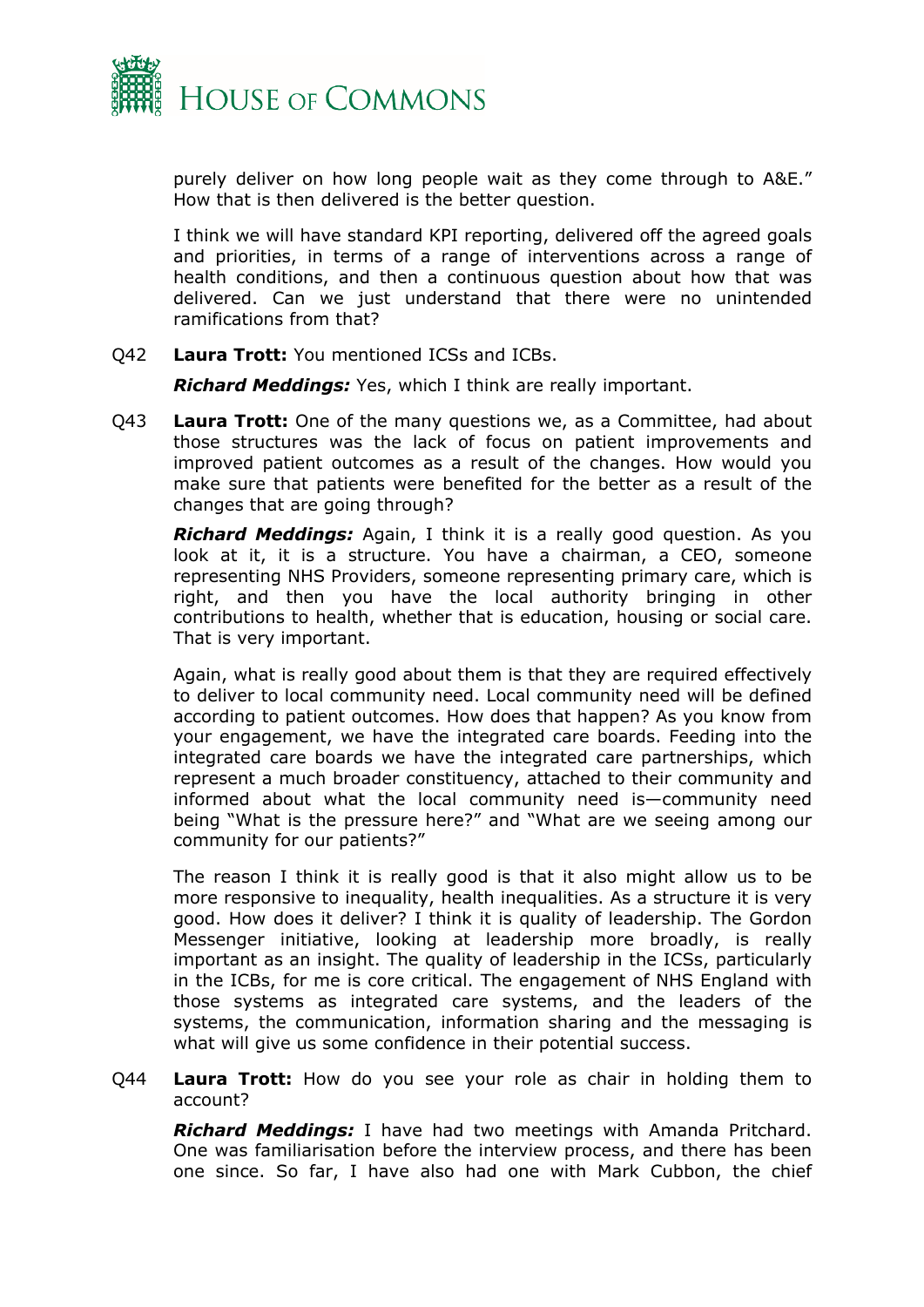

delivery officer, and with Julian Kelly, the CFO. One of the things I talked to all of them about in those meetings was what the engagement is with the ICS, particularly with the ICB chairs and CEOs. I do not have the specific answer, but there should be a regular rhythm of engagement between the NHSEI board and the ICSs as the main delivery point.

Q45 **Laura Trott:** Moving on to patient safety, one of the things we have seen time and again in the Committee is the NHS failing to learn from mistakes. It was particularly true when we looked at maternity safety. Time after time, CQC inspections in the worst performing areas threw up the same issues.

How can you ensure that the NHS learns from mistakes, and that when we have reports and inquiries into things that have gone wrong—as they do—they do not then happen again and cause suffering in numerous families time after time?

*Richard Meddings:* Mistakes happen. I am a firm believer, when things go wrong, that we are transparent about that. We need transparency and therefore learning.

Perhaps the most recent example—in a financial setting, forgive me—was in Credit Suisse, when it lost a significant sum of money on one hedge fund called Archegos. I led the investigation and review for the board into how that had happened and what had happened. I argued, and the board agreed, that we should publish it. Even though it is very embarrassing that the bank could lose such a sum of money on one hedge fund, I said, and the board agreed, that by publishing it, first of all, we show our investors that we take it really seriously. Most importantly, what happens in a big institution is that someone says, "Oh, it went wrong over there; that's nothing to do with me." Actually, by publishing it one says, "But look at the themes that allowed it to go wrong," lack of escalation or whatever. Then you say, "Now you should take and translate that, talk about it and think about whether you have the same challenge everywhere else in the organisation."

I did the same with TSB with the Slaughter and May report. It was a very awkward and difficult report, but we published it and engaged with it. We need transparency, without a blame culture, so that other people can learn how it went wrong. That is the answer to your question.

Q46 **Taiwo Owatemi:** I start by declaring that my partner works as a consultant for Credit Suisse.

One of the challenges that is facing the NHS is health inequality. The Marmot report shows, for example, that a woman from the wealthiest area of Coventry has lower life expectancy than in other regions within the country. In your role as chair of the NHS, how do you think you can address the health inequalities that currently happen?

*Richard Meddings:* I see the same. I was brought up in Wolverhampton. My older sister still lives in Wolverhampton. I see the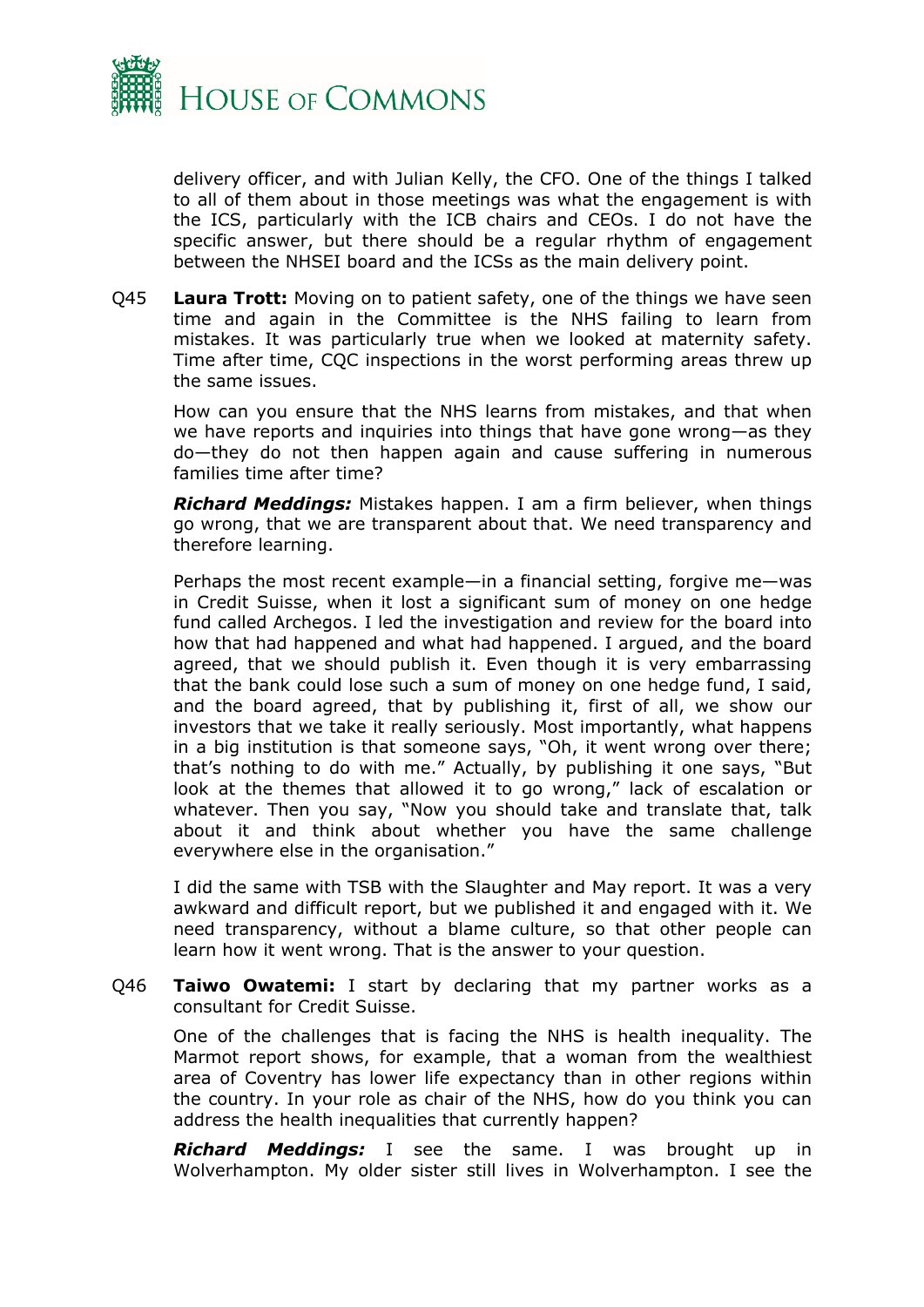

inequalities, whether economic deprivation in particular areas or other community factors. It is a really important issue. To Ms Keeley's questions about my actual practical knowledge, I do not have a direct answer for you about how I would deal with that, but making sure that we are thinking hard about health inequalities is important.

Again, without making it the cutting of the Gordian knot, the idea of the integrated care system, fed with local knowledge to serve that community, will allow to come up through the 42 integrated care systems direct knowledge about the needs of their local community. In that way, I think we have a chance of very real insight. Instead of top-down delivery, the intervention and the ask is fed from local need.

As I said, the important thing is that the integrated care boards are well led and engage properly with the local authorities, who can explain a lot and give lots of fact-based information about why some of the prevailing conditions are causing a lot of the inequality. The ICPs—the integrated care partnerships—can do the same. That information gives us a chance then to intervene.

Through the ICBs, they have to produce an allocation—a strategy and a resource allocation plan on a rolling five-year basis. The way to engage with it is to say, "We have inequality. Are we weighting sufficiently down through your overall system into the places or the neighbourhoods? To what extent are we weighting the spend or the interventions to those areas that will, hopefully, reduce that inequality? It is a broader question than just health. Health inequality flows from other factors."

Q47 **Taiwo Owatemi:** I want to move on to workforce culture. You said earlier that there are behavioural and workforce challenges, and investment is needed. What do you think can be done to address the current blame culture in the NHS? That is something that we have looked at, as a Committee, time and again.

*Richard Meddings:* I have been reading quite a lot of the various hearings that you have held. I have read your recommendations. Again, it is partly the answer I gave earlier on transparency and sharing information. It is about education, training and incentives. By incentives, I do not necessarily mean financial incentives but incentives to behave properly.

The question of workforce in all of its manifestations, as I have said two or three times—forgive me for repeating it—has to be the core question that underpins every other question that gets asked.

Q48 **Taiwo Owatemi:** You told us that you wanted to develop a better fact base and a better dataset.

#### *Richard Meddings:* Yes.

Q49 **Taiwo Owatemi:** Could you elaborate on that?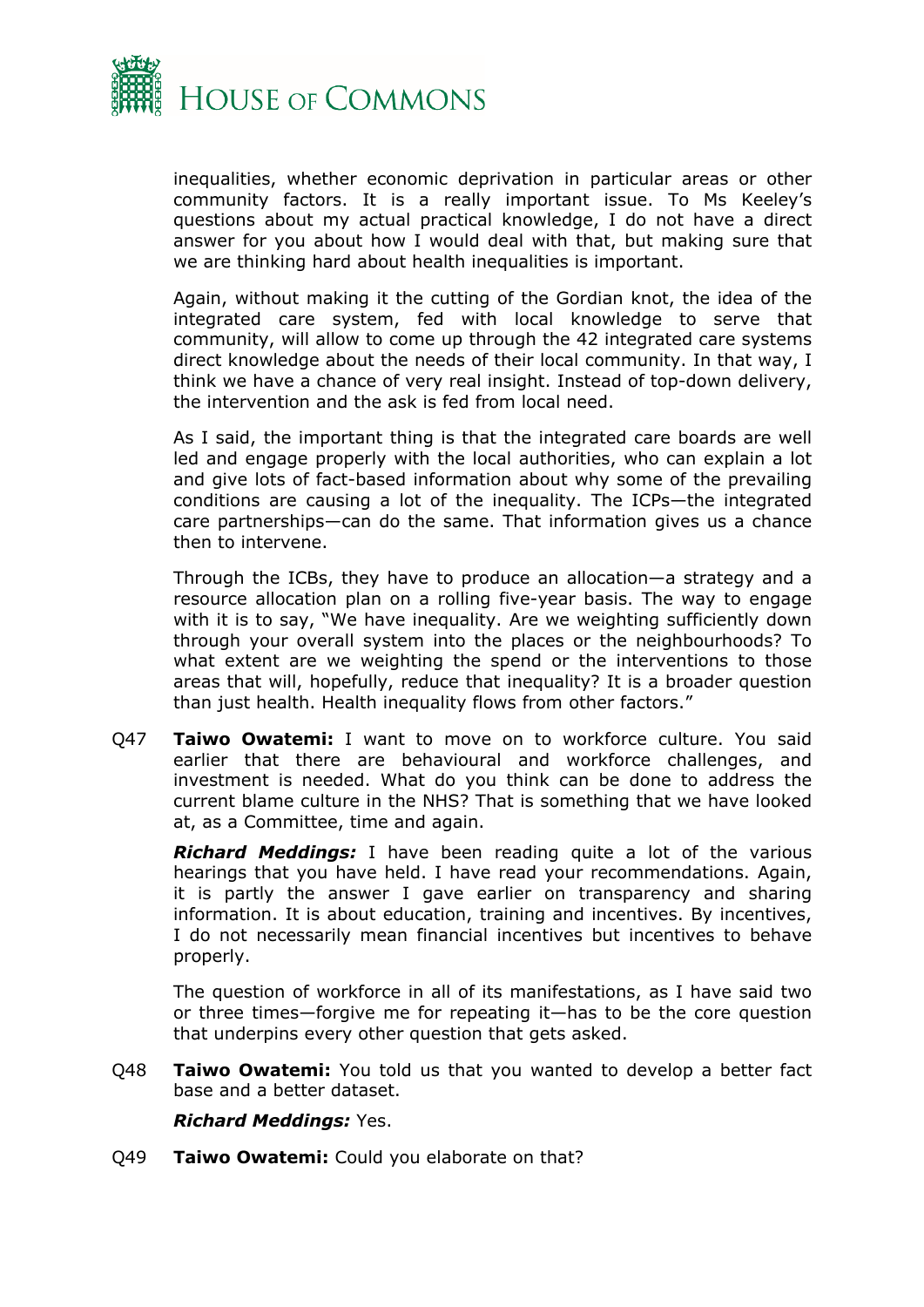

*Richard Meddings:* I was trying to look up all sorts of things. A lot of what I have done has been as a finance director. Here I am saying, let me get the fact base and the set, and depending on what source you ask, you often get a different answer. It is just to make sure that we have clarity when we talk about particular aspects and that we all understand what it is we are talking about. It is more about the precision of the data that we use. It seems to me that there are multiple sources of different answers to what sounds like the same question. I want to make sure, as I approach it, that what I understand to be the shape of the question I am asking about or probing on is actually what everyone else understands.

There are multiple answers to how many hospitals there are in the UK. Define a hospital. Is it acute hospitals? You get different answers to these questions. How many GPs are there? There are 28,000. How many practices? There are 7,000. Is it right that 5,000 of those are individual GPs as opposed to partnerships?

There is a lot of high-level data, but does everybody agree that is what it looks like? That is why I say that it is quite easy to debate a question and suddenly find that three people in the room have a different idea about the magnitude of it.

Q50 **Taiwo Owatemi:** I have a broader data question. What are your views on a move to let private companies use NHS data within the broader NHS goals?

**Chair:** The last one, Taiwo, if that is all right.

*Richard Meddings:* One has to be really careful about the confidentiality of customer data, but there is a circle to square. I think I saw Simon Stevens appearing before this Committee answer a very similar question about a year or so ago. It is squaring the circle between the patient's data being, quite rightly, held confidentially and then, if they are in an emergency situation, whether their data immediately available. There are huge amounts of data.

To your question about whether the private sector should be able to utilise it, clearly we have artificial intelligence coming. We have the benefit of algorithms analysis, using that data to better work out how to intervene earlier. There must be a benefit that we should absolutely explore, which is, can we get better outcomes by properly analysing with proper expertise what the data tells us? Can we identify indicators of emerging ill-health earlier by using this data? That is really important. I am for that, but it needs necessary safeguards around it.

Q51 **Taiwo Owatemi:** This is the second part. Do you see any potential conflict of interest between private market involvement where funding is concerned for the delivery of NHS treatments?

*Richard Meddings:* I think about that question a lot. One of the things that is really interesting about the health service is that so much of it is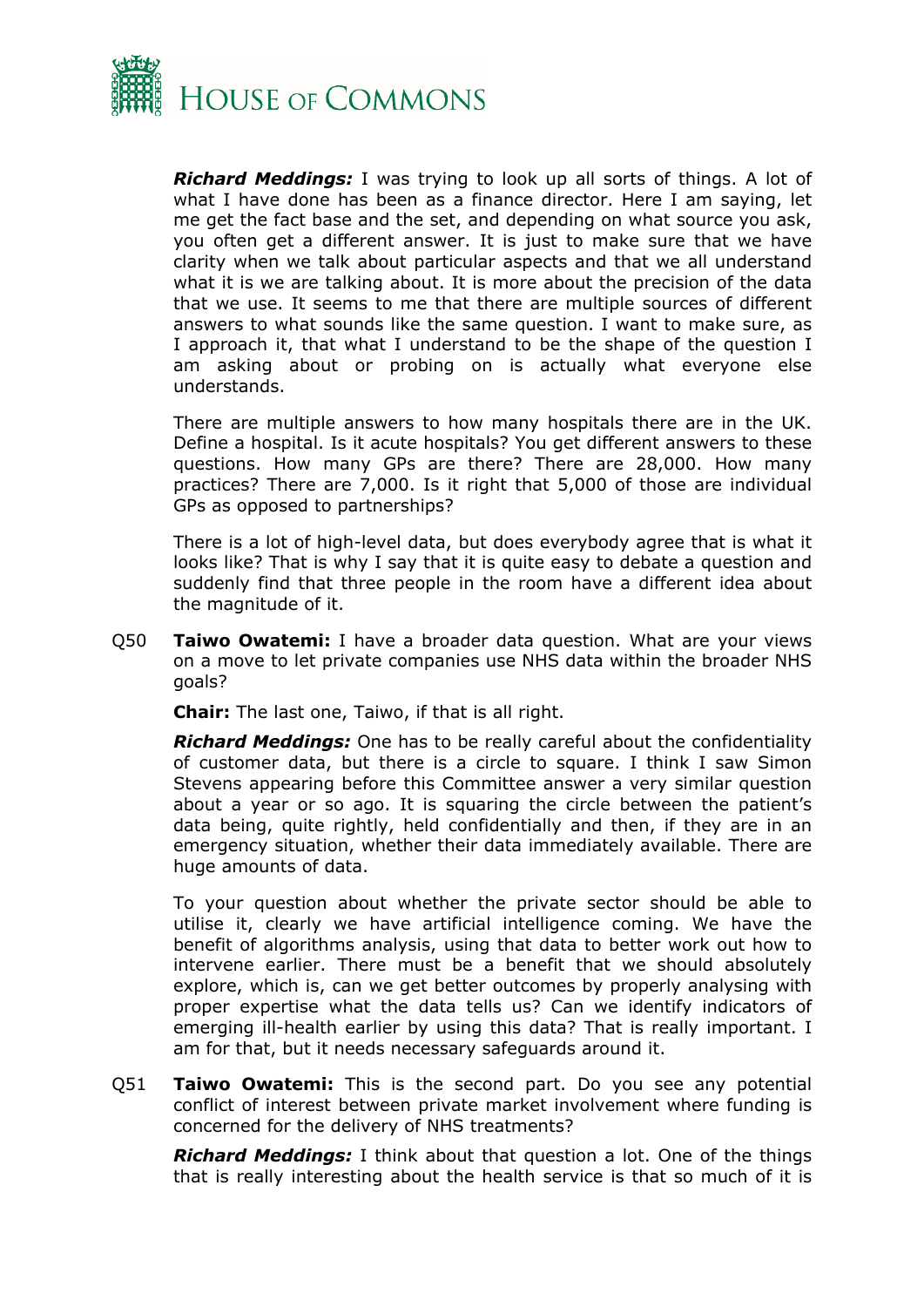

private. GP practices are private. You have a lot of private sector engagement in the health service. I think it is important that that gets provided. I step back to what I said right at the start. The thing that is distinctive and absolutely core, and I passionately believe in, is the way the NHS today, and from its very foundation in 1948, is accessible to all and free at the point of use.

Q52 **Paul Bristow:** I have a few very quick questions for you, if I may. If you are successful in this role, what criteria do you think we should use to assess your performance?

*Richard Meddings:* In my written submission I gave you five criteria, which you will have seen. I suspect your question derives from the fact that a couple of them are slightly broader in their answer.

#### **Paul Bristow:** Yes.

*Richard Meddings:* It will not surprise you that one of them is the integrated care systems being properly implemented. A second is to bring around me a strong and independent-minded board and see it operate well. A third will be the relationship with Amanda Pritchard as CEO. That is a really important relationship that works very well, with constructive challenge and open discussion and, at the same time, partnership.

The broader ones are to what extent you would believe that, as chair, I encouraged very active dialogue with external expert organisations, whether the King's Fund, the Nuffield Trust, the Health Foundation or others. One of the things I want to represent, coming in without direct health or care practitioner knowledge, with a fresh pair of eyes, is to maintain that freshness and to stop the organisation becoming introverted.

One of the things I would like you to test me on is whether I expose the thinking of the health service sufficiently, at board level and at senior management level, to that degree of external challenge. It may go to workforce, in answer to an earlier question, but it strikes me that that would be a very important test of me. That is quite general, but it is quite interesting about behaviours, values and ways of thinking.

The fifth was a series of strategic goals and deliveries, which will be set out, and you can quite clearly see whether the health service has delivered to those.

Q53 **Paul Bristow:** How would you set about embedding a culture of transparency within NHS England? It is not just transparency to patients but transparency in some of the commissioning decisions. NHS England is a huge commissioner, so it would be in some of the commissioning decisions that NHS England makes.

*Richard Meddings:* I do not know how to answer that question, sitting here today, except that as a principle the commissioners have a statutory obligation to act in the best interests of the patients. I do not want to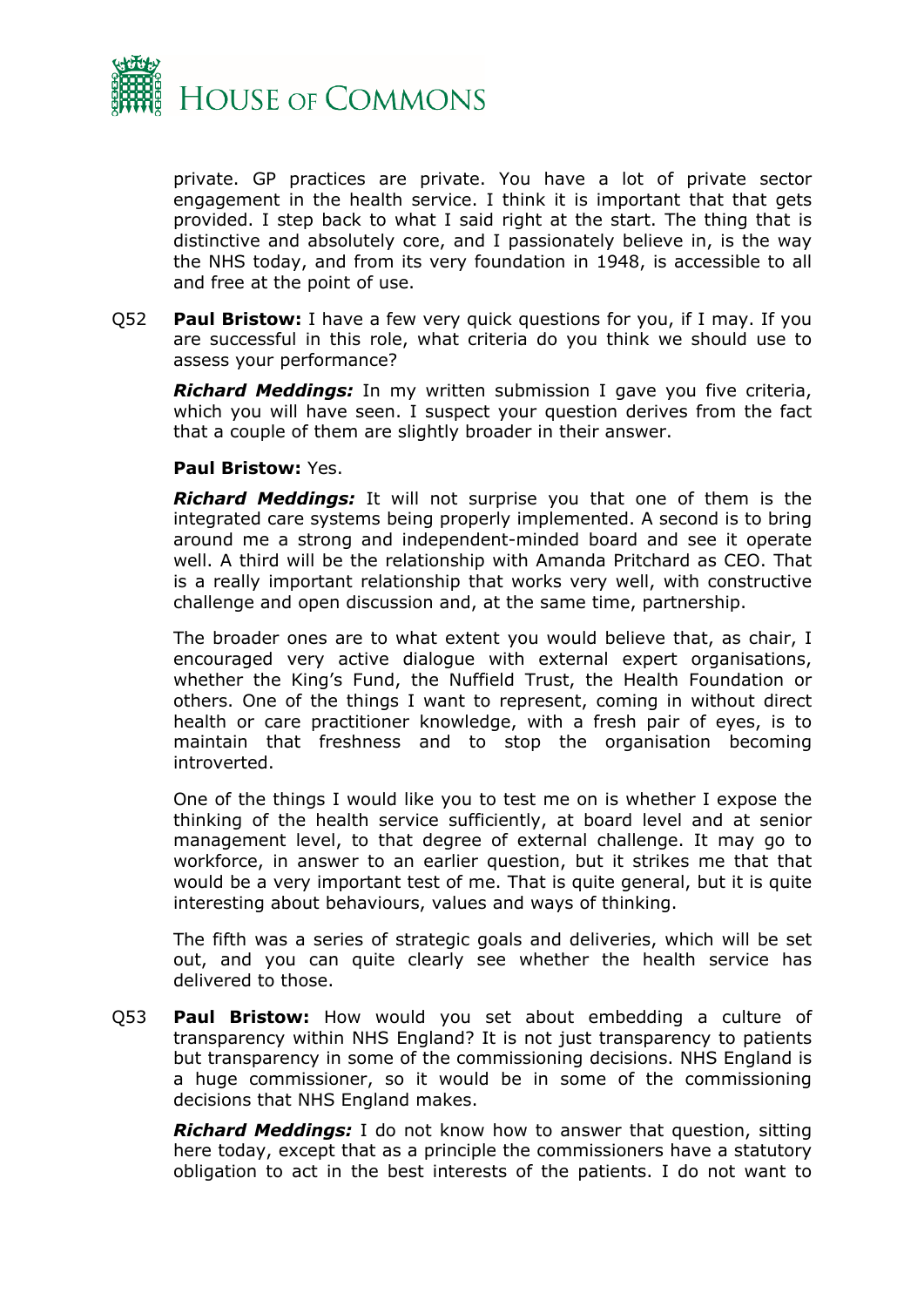

make it up; I do not know the specific answer, but in the reviews of commissioning decisions, if one sees challenges, it is about communicating those as lessons learnt.

One of the things that the financial services sector broadly does well is lessons learnt. It does lessons learnt well by actually publishing them within the particular corporate or across the industry. One of the things the financial services regulator does well is to publish findings, sometimes eventually, which show the industry overall how something did not work.

Q54 **Paul Bristow:** How do you think NHS England can embed a culture of innovation and learning best practice in the health service?

*Richard Meddings:* The health service is an industry—1.25 million people and £154 billion. It is huge, vast and complex. Again, looking from the outside, I need to be careful, but if one thinks about innovation, particularly digital, quite often the mistake that is made is to digitalise the current process. The thing that is needed is a cultural and information change. An attitudinal, cultural shift about the way things operate is needed before you digitalise. If one simply technologically transforms a current process without re-engineering it first, and, secondly, without making sure that the relevant users are suitably educated and have had explained to them why it makes more sense, you will have a crowding into other areas of the system as it does not operate well.

It is probably going to be increasing the level of direct technological knowledge of the board, and then down through the organisation, looking at the degree of priority we give digital and technological transformation. It is cultural and attitudinal as much as it is technological skill.

Q55 **Paul Bristow:** I entirely agree with that. Do you think there is anything the NHS can learn about innovation from FinTechs, for example?

*Richard Meddings:* I suspect that we can all learn. FinTechs are very interesting as an aspect. They are predominantly front-end customer applications, so they enable the customer directly to engage. We are all increasingly comfortable—not all, but large parts of society—in an online world. Many of us have wearables that give information about attributes that contribute to health. I think that sort of EdTech world is already resonant and quite significant. They could probably learn from each other, actually.

Q56 **Paul Bristow:** I think the biggest challenge the NHS is going to face over the next few years—this is just my opinion—is the financial uplift and whether that money is being well spent. I heard the response to your question from my colleague, Lucy Allan.

One of the biggest challenges for ensuring that our money is well spent is improved productivity in the NHS, in my view. I heard what you said about targets and how sometimes they are perverse and lead to perverse outcomes. I also heard what you said about KPIs and judging people by KPIs. Do you think individual trusts should be held to account for meeting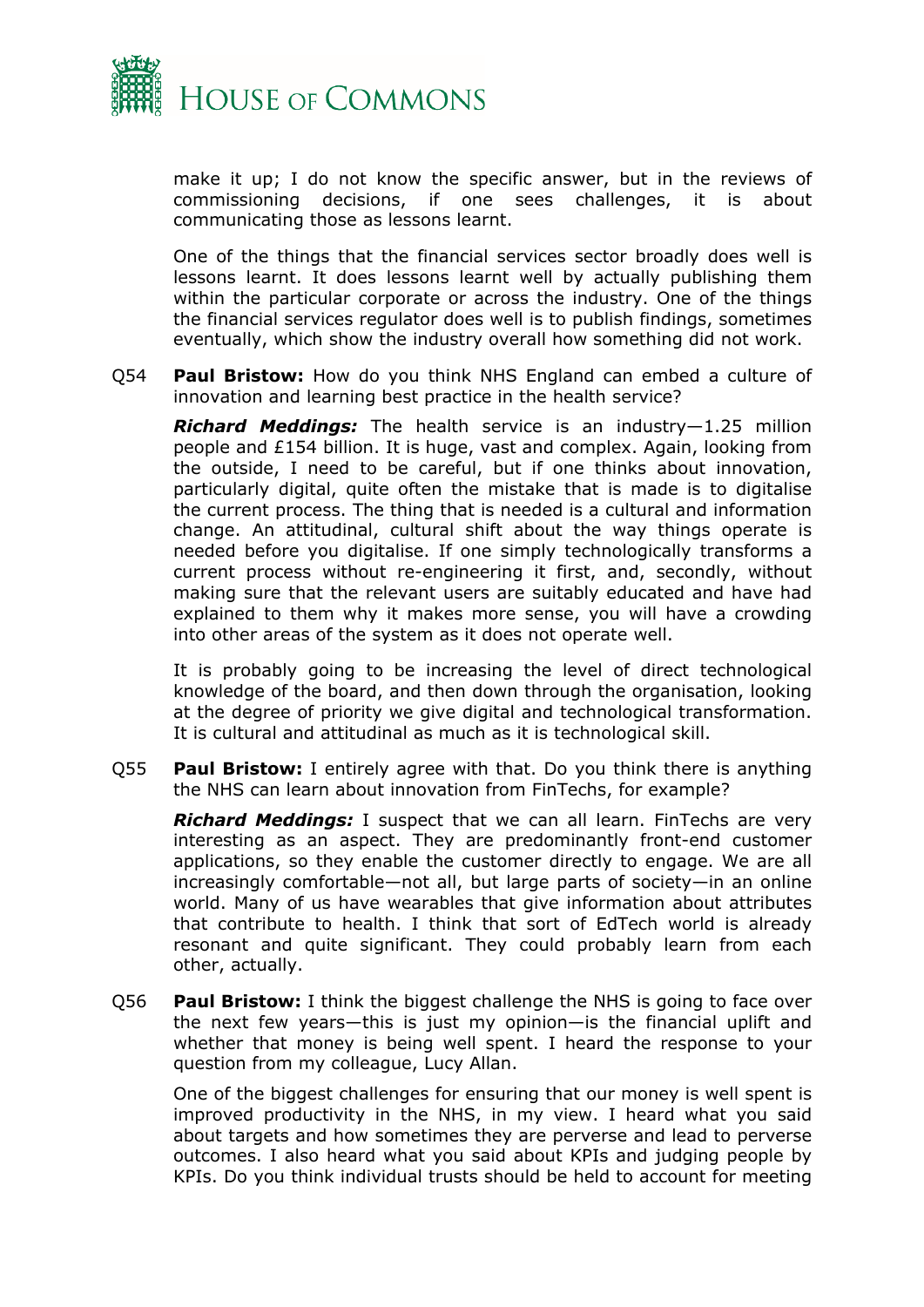

particular KPIs? What do you think should happen to trusts that do not meet them?

*Richard Meddings:* Held to account? They will have targets that are measures of their performance. To the extent that they do not meet them, they should be able to explain why they have not met them. One of the great dangers—you see it in the business world—is sometimes to say, "Am I going to set very aspirational targets that are hard to hit but are achievable?" If you do not get that right, you can have, first, apparent failure but it is still operating at a very good level or, secondly, wrong behaviours to get the last five points or 10 points to hit the target.

The answer, to pick up your phrase, Mr Bristow, is to be accountable, but it is as much the explanation of what the target was, why they set it and why—to your question—they did not achieve it in that case. I think they are quite subtle. It is the accountability attribution that one has to be thoughtful about, but you need KPIs. We cannot just wander out there, particularly if we are thinking about the value of spend.

**Chair:** Last question, Paul.

Q57 **Paul Bristow:** It is, Chair. I promise.

I understand what you mean and I accept your explanation about the need for an explanation if NHS trusts do not reach particular KPIs or measures, but if there is a particular failure that is obviously a failure, what do you think should happen as a result of that failure?

*Richard Meddings:* At the end, if it is a failure through mismanagement, there have to be consequences for that management.

Q58 **Paul Bristow:** Do you think they should just get more money?

*Richard Meddings:* No. It depends on what the issue is. If it is a mismanagement issue, you change the management. It depends on what the reason for the failure is, doesn't it? There has to be accountability.

Q59 **Chair:** Thank you. On that note we will conclude the session. We are very grateful for your time this morning. We have had a very wide range of questions. We appreciate your thoughtful and comprehensive answers. We will now discuss in private, if you will forgive us, how we think it has gone so that we can give our decision to the Government. We are very grateful to you for your time.

*Richard Meddings:* May I just make one, 30-second comment?

**Chair:** Of course, yes. Please do.

*Richard Meddings:* Thank you for your questions. If you were to support me and I was nominated, I look forward to coming back as frequently as you would want to engage with you on the questions you have and the issues that we all face. It would be an important part of the dialogue.